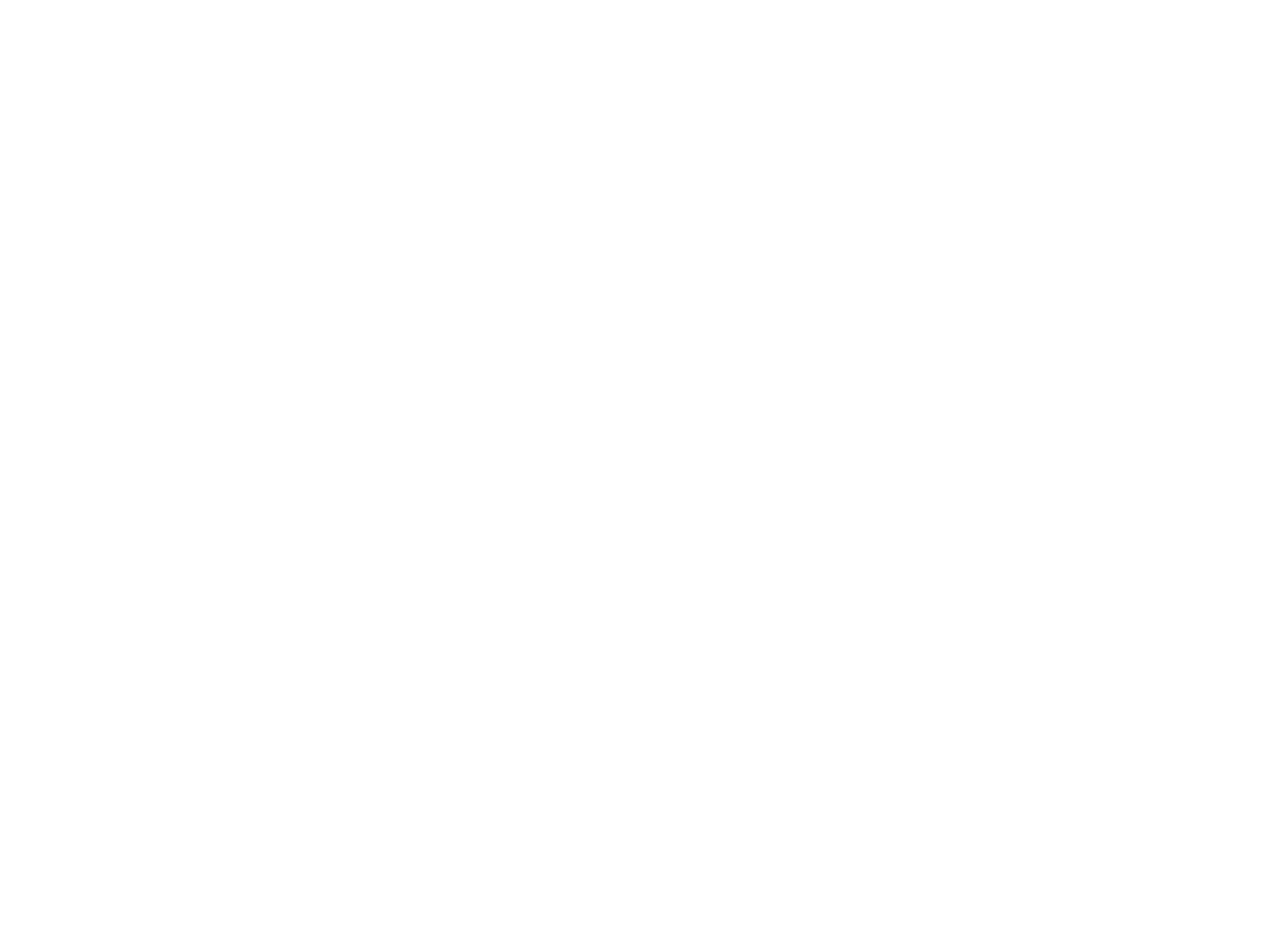### CONSEJO PROVINCIAL DE EDUCACION Fecha de Emision:19/11/2021 JUNTA DE CLASIFICACION DE EDUCACION PRIMARIA Hora de Emision: 15:51:43

 ========================================================== Cargo : MAESTRO DE A¥O **MAGR** 

# LISTADO PROVISORIO DE DOCENTES INSCRIPTOS FUERA DE LA LOCALIDAD A¥O 2022.-

==========================================================

| NŞ<br>Ord. | Legaj o           | Apellido y Nombre         T Puntos     Localidad |                | l Gral. | Solicitada                  | Domicilio                                                                                                                                                                                                                                            | Localidad del<br>Domicilio | Tel efono  |
|------------|-------------------|--------------------------------------------------|----------------|---------|-----------------------------|------------------------------------------------------------------------------------------------------------------------------------------------------------------------------------------------------------------------------------------------------|----------------------------|------------|
|            | T 15              | SANDOVAL ROSANA                                  |                |         | 9 53.50 GOBERNADOR GREGORES | B§ SAN BENITO M143 P11                                                                                                                                                                                                                               | RIO GALLEGOS               | 2966588309 |
|            | 2 T 94            | HERRERA LAILA GABRIELA 9                         |                |         | 52.80 GOBERNADOR GREGORES   | LOS ¥1 RES 502                                                                                                                                                                                                                                       | LOS ANTI GUOS              | 154143484  |
|            | T <sub>4</sub>    | BRAGAGNINI MARIELA RAQUEL 9                      |                |         | 51.19 GOBERNADOR GREGORES   | LAVALLE N 1159                                                                                                                                                                                                                                       | PUERTO SAN JULIAN          | 452481     |
|            | T 73              | MORALES RAGGHIANTI ANA MA 9                      |                |         | 50.85 GOBERNADOR GREGORES   | LAGO ARGENTINO 2261                                                                                                                                                                                                                                  | EL CALAFATE                | 492942     |
| 5          | T <sub>2</sub>    | GONZALEZ AMANDA INES                             | - 9            |         | 50.27 GOBERNADOR GREGORES   | SANTI AGO DEL ESTERO 617                                                                                                                                                                                                                             | PUERTO SANTA CRUZ          | 2966595937 |
| 6          | T 29              | DUARTE JUANA                                     |                |         | 50.16 GOBERNADOR GREGORES   | AVDA BELGRANO OESTE 95                                                                                                                                                                                                                               | CTE. LUIS PIEDRABUENA      | 2974186374 |
|            | T <sub>4</sub>    | GUZMAN DI ANA ELIZABETH                          | $\overline{9}$ |         | 49.87 GOBERNADOR GREGORES   |                                                                                                                                                                                                                                                      | PUERTO SAN JULIAN          | 2966229512 |
|            | TAD <sub>12</sub> | SEMINO MARIA ELIZABETH                           |                |         | 48.53 GOBERNADOR GREGORES   |                                                                                                                                                                                                                                                      | CTE. LUIS PIEDRABUENA      | 15608155   |
| 9          | T 66              | CORONEL MARTINEZ GISELA A 9                      |                |         | 48.25 GOBERNADOR GREGORES   | ES BROWN 1888<br>S BELGRANO N 728<br>S 25 DE MAYO N 669<br>S EUROPA N 1119<br>PUEYRREDON 248<br>RIQUELME 2174<br>B JARDIN ORQUIDEAS 1986<br>JUSTO ALZUA 865<br>PELLEGRINI N 1262<br>PJE. MENDOZA CASA 16<br>GOBERNADOR LISTA 455<br>OMUALDO D ANDREA | PUERTO DESEADO             | 154609598  |
| 10         | TAD <sub>1</sub>  | WILCHE ROSANA INES                               |                |         | 48.14 GOBERNADOR GREGORES   |                                                                                                                                                                                                                                                      | RIO GALLEGOS               | 2966551497 |
| 11         | T 66              | $\sim$ 9<br>NAVES ANALIA                         |                |         | 47.71 GOBERNADOR GREGORES   |                                                                                                                                                                                                                                                      | PUERTO DESEADO             | 155939785  |
| 12         | T 46              | CASTRO ANGELICA B                                |                |         | 47.58 GOBERNADOR GREGORES   |                                                                                                                                                                                                                                                      | RIO GALLEGOS               | 425651     |
| 13         | T 69              | MAMANI YOLANDA SUSANA                            |                |         | 46.99 GOBERNADOR GREGORES   |                                                                                                                                                                                                                                                      | C. OLI VI A - C. SECO      | 4855538    |
| 14         | <b>TAD 11</b>     | SANDOVAL CLAUDIA VI VI ANA                       |                |         | 46.91 GOBERNADOR GREGORES   |                                                                                                                                                                                                                                                      | EL CALAFATE                | 495463     |
| 15         | T 75              | CORONEL CARLA VI VI ANA                          |                |         | 46.46 GOBERNADOR GREGORES   |                                                                                                                                                                                                                                                      | PUERTO SAN JULIAN          | 453058     |
| 16         | 7469              | FOI TZI CK SANDRA B.                             |                |         | 46.41 GOBERNADOR GREGORES   |                                                                                                                                                                                                                                                      | C. OLI VI A - C. SECO      | 2974243420 |
| 17         | T 6               | ELAL MARIA JOSE                                  |                |         | 46.01 GOBERNADOR GREGORES   |                                                                                                                                                                                                                                                      | CTE. LUIS PIEDRABUENA      | 15635739   |
| 18         | T 44              | AGUERO EVANGELINA PAULA                          |                |         | 45.87 GOBERNADOR GREGORES   | ROMUALDO D ANDREA 825 B 58 VIV CASA 11                                                                                                                                                                                                               | RIO GALLEGOS               | 2966319898 |
| 19         | T 46              | DUAMANTE ANGELA JESUS                            |                |         | 45.65 GOBERNADOR GREGORES   | ENTRE RIOS N 1058                                                                                                                                                                                                                                    | RIO GALLEGOS               | 2966729630 |
| 20         | T 59              | GAUNA CARMEN ALICIA                              |                |         | 45.48 GOBERNADOR GREGORES   | PJE LOS ALAMOS 85                                                                                                                                                                                                                                    | EL CHALTEN                 | 493259     |
| 21         | T 70              | LARUFFA SANDRA MABEL                             | - 9            |         | 45.37 GOBERNADOR GREGORES   | B 160 VIV CASA N 84                                                                                                                                                                                                                                  | RIO GALLEGOS               | 439779     |
| 22         | <b>TAD 11</b>     | SCHNABL ROSA MARIA                               |                |         | 45.25 GOBERNADOR GREGORES   | AV. LIBERTADOR N<br>2520                                                                                                                                                                                                                             | EL CALAFATE                | 491019     |
| 23         | T 16              | TABARCACHE DANIEL MARTIN 9                       |                |         | 44.89 GOBERNADOR GREGORES   | FAUSTO VALLINA S/N                                                                                                                                                                                                                                   | TRES LAGOS                 | 3886018866 |
| 24         | T 81              | CARO MARLEN ROXANA                               | 9              |         | 44.57 GOBERNADOR GREGORES   | PIONERO HUGO MU IZ 984                                                                                                                                                                                                                               | RIO GALLEGOS               | 15515402   |
| 25         | TAD <sub>1</sub>  | VALIENTE ROSSANA EUGENIA 9                       |                |         | 44.33 GOBERNADOR GREGORES   | CEPEDA N 1182                                                                                                                                                                                                                                        | RIO GALLEGOS               | 2966499356 |
|            |                   |                                                  |                |         |                             |                                                                                                                                                                                                                                                      |                            |            |

Pagina: 1<br>Fecha de Emision: 19/11/2021<br>Hora de Emision: 15: 51: 43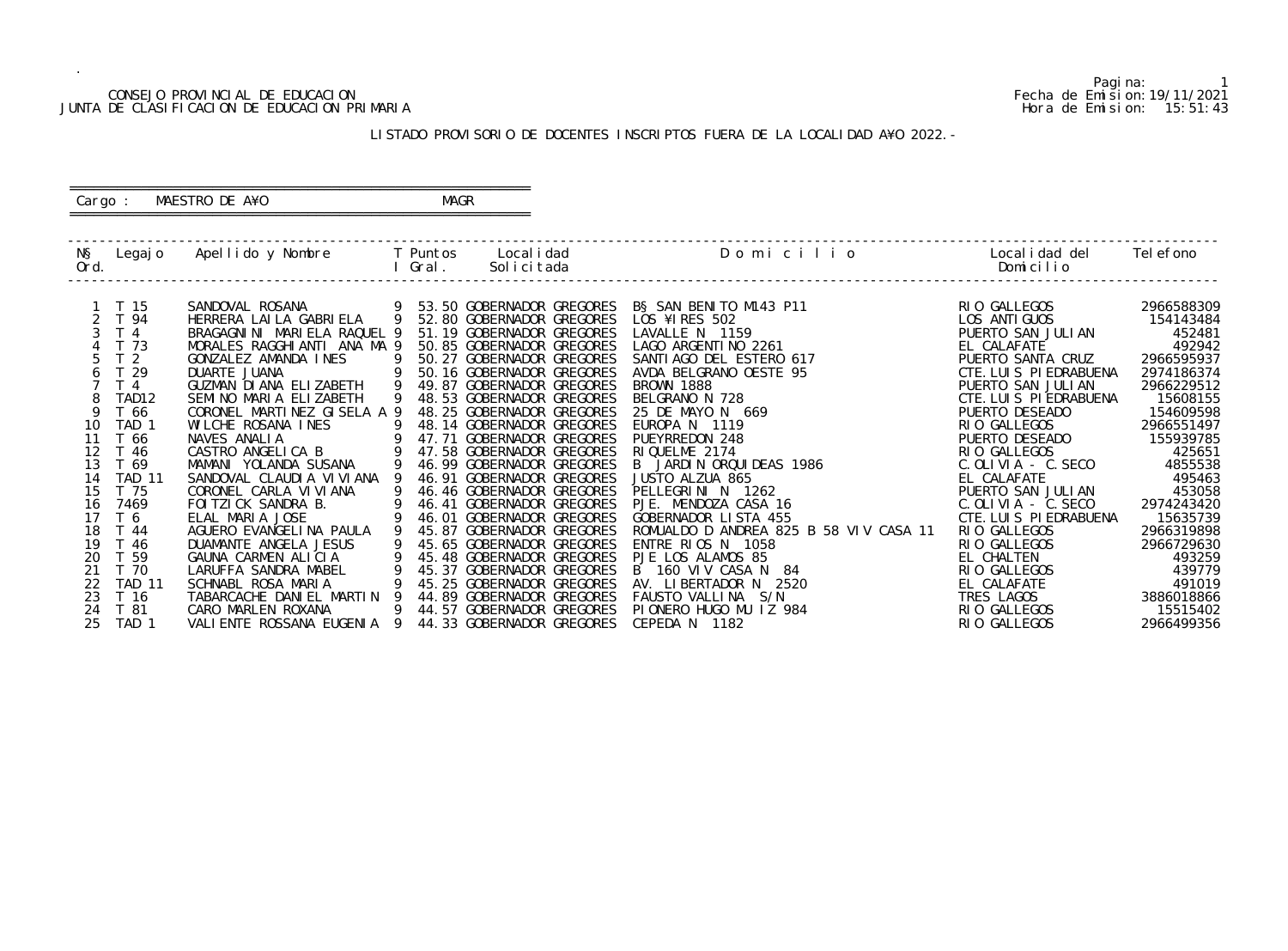### CONSEJO PROVINCIAL DE EDUCACION Fecha de Emision:19/11/2021 JUNTA DE CLASIFICACION DE EDUCACION PRIMARIA Hora de Emision: 15:51:47

 ========================================================== Cargo : MAESTRO DE A¥O **MAGR** 

# LISTADO PROVISORIO DE DOCENTES INSCRIPTOS FUERA DE LA LOCALIDAD A¥O 2022.-

==========================================================

| NŞ<br>Ord. | Legaj o          | Apellido y Nombre     T Puntos                  |     | l Gral. | Local i dad<br>Solicitada                              | Domicilio                      | Local i dad del<br>Domicilio      | Tel efono            |
|------------|------------------|-------------------------------------------------|-----|---------|--------------------------------------------------------|--------------------------------|-----------------------------------|----------------------|
| 26         | 5184             | MORAL LANDARIA MARIA TERE 9                     |     |         | 44.22 GOBERNADOR GREGORES                              | HEROES DE MALVINAS N 134       | LOS ANTI GUOS                     | 2974330851           |
| 27         | T 59             | HERNANDEZ FERNANDA VALERI 9                     |     |         | 43.84 GOBERNADOR GREGORES                              | LOS HUEMULES 152               | EL CHALTEN                        | 2966270098           |
| 28         | T <sub>4</sub>   | BEHM GLADYS ALICIA                              | -9  |         | 43.69 GOBERNADOR GREGORES                              | SAAVEDRA N 659                 | PUERTO SAN JULIAN                 | 453039               |
| 29         | 10130            | SANCHEZ MARIA SOLEDAD<br>$\overline{9}$         |     |         | 43.67 GOBERNADOR GREGORES                              | DON BOSCO 943                  | RIO GALLEGOS                      | 2966350365           |
| 30         | 9891             | ACU¥A MARIA OFELIA                              | 9   |         | 43.54 GOBERNADOR GREGORES                              | ENTRE RIOS N 23                | RIO GALLEGOS                      | 2966700154           |
| 31         | T 16             | BARRIOS MARIA FERNANDA                          |     |         | 43.10 GOBERNADOR GREGORES                              | FAUSTO VALLINA S/N             | TRES LAGOS                        | 2966556540           |
| 32         | T 53             | FERNANDEZ RAQUEL CATALINA 9                     |     |         | 42.85 GOBERNADOR GREGORES                              | ROCA 167                       | LAS HERAS                         | 154272341            |
| 33         | T 17             | BATTI STI ALBERTO BASILIO 9                     |     |         | 42.40 GOBERNADOR GREGORES                              | RI CARDO RI CKEMBEAG 559       | LOS ANTI GUOS                     | 2975407380           |
| 34         | T <sub>2</sub>   | YBANEZ GLORIA MONICA                            | 9   |         | 42.35 GOBERNADOR GREGORES                              | TUCUMAN 282                    | PUERTO SANTA CRUZ                 | 2966339058           |
| 35         | T 33             | DIAZ ROSA MAGDALENA                             | 9   |         | 42.33 GOBERNADOR GREGORES                              | CALLE 31 C19 BøPATAGONIA       | RIO GALLEGOS                      | 2966587992           |
| 36         | TAD <sub>9</sub> | GONZALEZ HUGO ROLANDO                           | 9   |         | 42.33 GOBERNADOR GREGORES                              | PJE JOAQUIN RODRIGUEZ N 1427   | PUERTO SAN JULIAN                 | 1556734              |
| 37         | T 39             | DI ARTES RAMON ANTONIO                          | 9   |         | 42.13 GOBERNADOR GREGORES                              | MAGALLANES 335                 | RIO GALLEGOS                      | 15612601             |
| 38         | T 28             | VILLANUEVA RAMON ALBERTO                        |     |         | 41.90 GOBERNADOR GREGORES                              | B ROTARY 23 CASA N 163         | $C.$ OLIVIA - $C.$ SECO           | 2974328617           |
| 39         | T <sub>4</sub>   | FRACASSO LAURA MARIA LUZ                        |     |         | 41.85 GOBERNADOR GREGORES                              | CHACRA N 9                     | PUERTO SAN JULIAN                 | 15306824             |
| 40         | 6966             | MEDINA ALBERTO ALEJANDRO                        | - Q |         | 41.82 GOBERNADOR GREGORES                              | MARIANO MORENO 548 DPTO A      | RIO GALLEGOS                      | 2966582644           |
| 41         | T 78             | TEJADA MARIA BEATRIZ                            | 9   |         | 41.80 GOBERNADOR GREGORES                              | B 499 CASA 340                 | RIO GALLEGOS                      | 424454               |
| 42         | T 70             | SCALZI EVANS MARIA ALEJAN 9                     |     |         | 41.79 GOBERNADOR GREGORES                              | CASEROS N 1307                 | RIO GALLEGOS                      | 427060               |
| 43<br>44   | T 61<br>T 75     | VERA AMELIA EDITH<br>GAGGIOLI BETIANA DANIELA 9 |     |         | 41.61 GOBERNADOR GREGORES<br>41.54 GOBERNADOR GREGORES | CONGRESO N 565<br>CAMERON 1454 | RIO GALLEGOS<br>PUERTO SAN JULIAN | 439411<br>2966684552 |
| 45         | T 75             | PAREDES LAURA KATHERINA                         |     |         | 41.52 GOBERNADOR GREGORES                              | FLORIDA BLANCA 1880            | PUERTO SAN JULIAN                 | 581295               |
| 46         | T <sub>4</sub>   | YURQUINA GLADYS GABRIELA 9                      |     |         | 41.49 GOBERNADOR GREGORES                              | HI POLITO I RI GOYEN 1768      | PUERTO SAN JULIAN                 | 2966579188           |
| 47         | T 75             | ANDRADE GALINDO LORENA PA 9                     |     |         | 41.42 GOBERNADOR GREGORES                              | PJE. CONSTITUYENTES 1929       | PUERTO SAN JULIAN                 | 2966671499           |
| 48         | T 6              | GONZALEZ DIANA MARIA DEL 9                      |     |         | 41.37 GOBERNADOR GREGORES                              |                                | CTE. LUIS PIEDRABUENA             | 2975402204           |
| 49         | T 15             | GONZALEZ ISABEL DEL V                           | 9   |         | 41.30 GOBERNADOR GREGORES                              | PREF NAVAL ARG 628             | RIO GALLEGOS                      | 2966418669           |
| 50         | 8511             | GI LABERT NORMA BEATRIZ                         | 9   |         | 41.29 GOBERNADOR GREGORES                              | GOB LOLOS C4 Bø TREBOLES       | RIO TURBIO-J. DUFOUR              | 2902402042           |
|            |                  |                                                 |     |         |                                                        |                                |                                   |                      |

Pagina: 2<br>Fecha de Emision: 19/11/2021<br>Hora de Emision: 15: 51: 47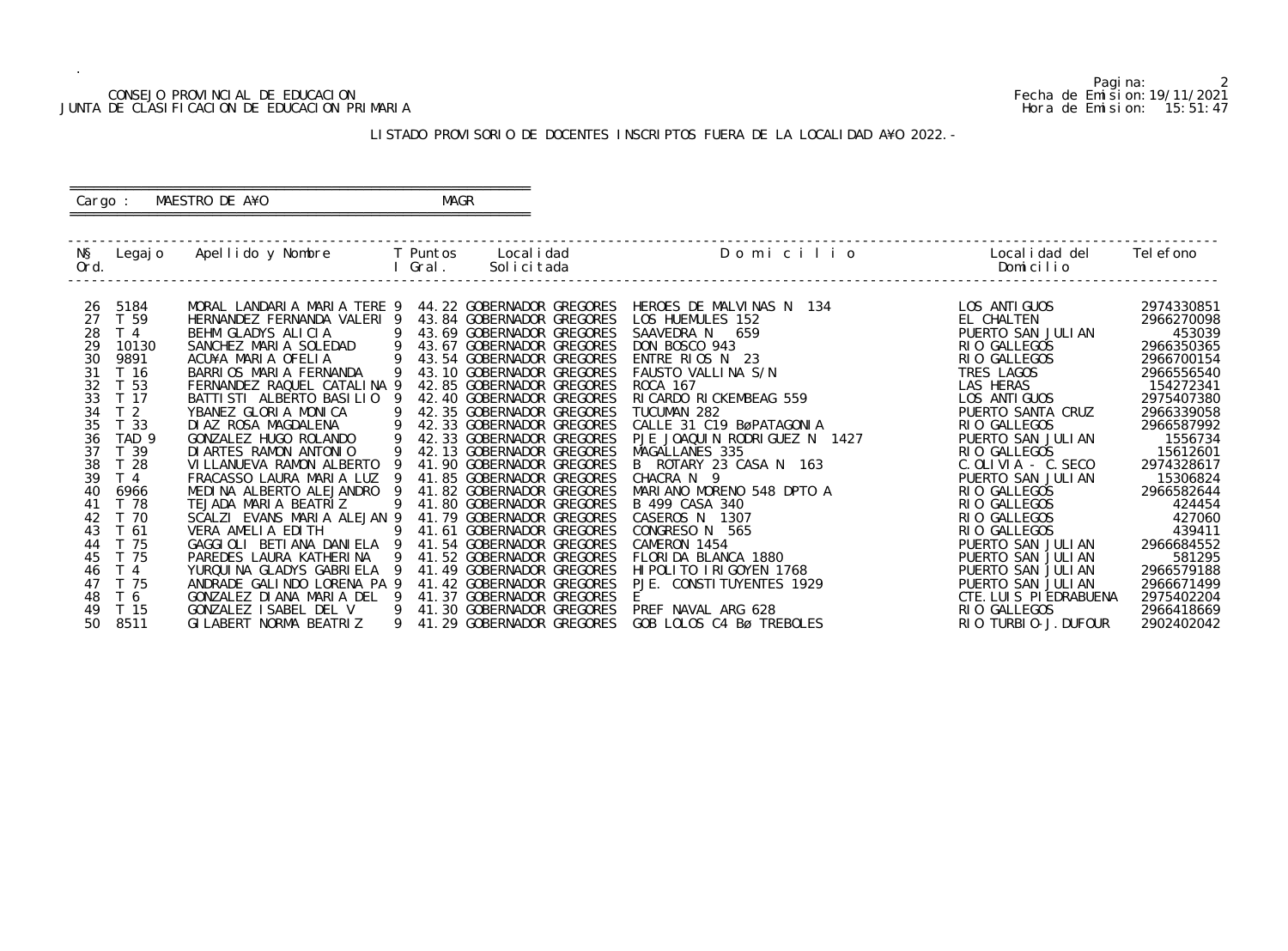### CONSEJO PROVINCIAL DE EDUCACION Fecha de Emision:19/11/2021 JUNTA DE CLASIFICACION DE EDUCACION PRIMARIA Hora de Emision: 15:51:51

 ========================================================== Cargo : MAESTRO DE A¥O **MAGR** 

# LISTADO PROVISORIO DE DOCENTES INSCRIPTOS FUERA DE LA LOCALIDAD A¥O 2022.-

==========================================================

| NŞ<br>Ord. |                  | Legajo Apellido y Nombre T Puntos |   | Local i dad<br>I Gral.<br>Solicitada | Domicilio                                           | Local i dad del<br>Domicilio | Tel efono  |
|------------|------------------|-----------------------------------|---|--------------------------------------|-----------------------------------------------------|------------------------------|------------|
|            |                  |                                   |   |                                      |                                                     |                              |            |
| -51        | 7742             | NAVARTA JOSE LUIS                 |   | 9 41.09 GOBERNADOR GREGORES          | PJE SENASDOR MOLINA 635                             | LOS ANTI GUOS                | 2975019720 |
| 52         | T 75             | GARCIA PATRICIA MARIANA 9         |   | 41.00 GOBERNADOR GREGORES            | LAVALLE N 1935                                      | PUERTO SAN JULIAN            | 2966229470 |
| 53         | T <sub>4</sub>   | PI AZZA LUI S ESTEBAN             | 9 | 40.95 GOBERNADOR GREGORES            | PELLEGRINI 753                                      | PUERTO SAN JULIAN            | 2966633203 |
| 54         | T 11             | ACEVEDO OJEDA CLAUDIA DEL 9       |   | 40.92 GOBERNADOR GREGORES            | BSPATAGONIA MZA 309 P 3                             | RIO GALLEGOS                 | 2966672853 |
| 55         | 8018             | VEGA VILMA MABEL                  |   | 40.86 GOBERNADOR GREGORES            | DON BOSCO 134 DEPTO 1                               | RIO GALLEGOS                 | 15607491   |
| 56         | T 6              | GOMEZ SANDRA MARYSOL              |   | 40.86 GOBERNADOR GREGORES            | VALENTIN GEIBEG N 37                                | CTE. LUIS PIEDRABUENA        | 497964     |
| 57         | 8841             | QUINTEROS AROBIO CLAUDIA          |   | 40.57 GOBERNADOR GREGORES            | FRANK LEURIS 310                                    | PUERTO SANTA CRUZ            | 2966468608 |
| 58         | T <sub>4</sub>   | VERA ALEJANDRA BEATRIZ            |   | 40.56 GOBERNADOR GREGORES            | GUEMEZ 1554                                         | PUERTO SAN JULIAN            | 2966581154 |
| 59         | 9688             | LEVILL CINTIA ELISABET            |   | 40.56 GOBERNADOR GREGORES            | B 32 VIVIENDAS - PJE S/N - CASA N 10                | CTE. LUIS PIEDRABUENA        | 15411850   |
| 60         | TAD <sub>9</sub> | ROJAS MIRTA CRISTINA              |   | 40.54 GOBERNADOR GREGORES            | URQUIZA 835                                         | PUERTO SAN JULIAN            | 414467     |
| 61         | T 77             | MAZA MARIA ALEJANDRA              |   | 40.31 GOBERNADOR GREGORES            |                                                     | LAS HERAS                    | 2976213050 |
| 62         | 8764             | BRITEZ LAURA ROXANA               |   | 40.30 GOBERNADOR GREGORES            | MOYANO S/N (MZA 273 SOLAR 20)<br>WILLIAMS CLARK 453 | CTE. LUIS PIEDRABUENA        | 2966314399 |
| 63         | 10178            | WILCHE GRISELDA VIVIANA           |   | 39.88 GOBERNADOR GREGORES            | CALLE 1003 Nø494<br>B ROTARY 23 - CASA N 134        | EL CALAFATE                  | 2214559685 |
| 64         | T 65             | QUI ROGA ANTONI O ERNESTO         |   | 39.84 GOBERNADOR GREGORES            |                                                     | $C.$ OLIVIA - $C.$ SECO      | 2974854893 |
| 65         | 8517             | ARREYGADA LUCIANA MARIA D 9       |   | 39.70 GOBERNADOR GREGORES            | EL COIR N 56                                        | LOS ANTI GUOS                | 3445491364 |
| 66         | 6698             | LAGORIO NAHUEL MATIAS             |   | 39.70 GOBERNADOR GREGORES            | INDEPENDENCIA 2748                                  | EL CALAFATE                  | 2966389011 |
| 67         | 6789             | PASTOR ALEJANDRA GABRIELA 9       |   | 39.34 GOBERNADOR GREGORES            | MASCARELLO 58 DPTO 2                                | RIO GALLEGOS                 | 2966576673 |
| 68         | 9595             | ROBLEDO ALBEIRO VERONICA          |   | 39.32 GOBERNADOR GREGORES            | RAMON Y CAJAL 2426                                  | RIO GALLEGOS                 | 2966228690 |
| 69         | 9648             | SALTO PAOLA ANDREA                |   | 39.12 GOBERNADOR GREGORES            | STA CRUZ Y 11 DE JULIO                              | LOS ANTI GUOS                | 2974928430 |
| 70         | 9399             | PEREZ AI DA VERONI CA             |   | 39.00 GOBERNADOR GREGORES            | BICENTENARIO II CASA 5                              | RIO GALLEGOS                 | 2966553380 |
| 71         | T 55             | GONZALEZ SOLEDAD MARIA            |   | 38.88 GOBERNADOR GREGORES            | PUNTA BANDERA 618 AC 13 1 A                         | RIO GALLEGOS                 | 430158     |
| 72         | <b>TAD 17</b>    | VALDEZ CARLOS ANTONIO             |   | 38.79 GOBERNADOR GREGORES            | 291<br>CATAMARCA                                    | PUERTO SANTA CRUZ            | 2966645320 |
| 73         | 9360             | FERNANDEZ LUIS ALBERTO            |   | 38.22 GOBERNADOR GREGORES            | AV ESPA A N 168 - DPTO 2                            | CTE. LUIS PIEDRABUENA        | 1563573478 |
| 74         | 10630            | SUAREZ ANALIA SILVINA             |   | 38.11 GOBERNADOR GREGORES            | SAENZ PE A SUR N 173                                | CTE. LUIS PIEDRABUENA        | 2966540239 |
| 75         | T 57             | NIETO LIDIA ROSA                  |   | 38.05 GOBERNADOR GREGORES            | PASAJE FITZ ROY 369 CASA 3                          | $C.$ OLIVIA - $C.$ SECO      | 154584510  |

Pagina: 3<br>Fecha de Emision: 19/11/2021<br>Hora de Emision: 15: 51: 51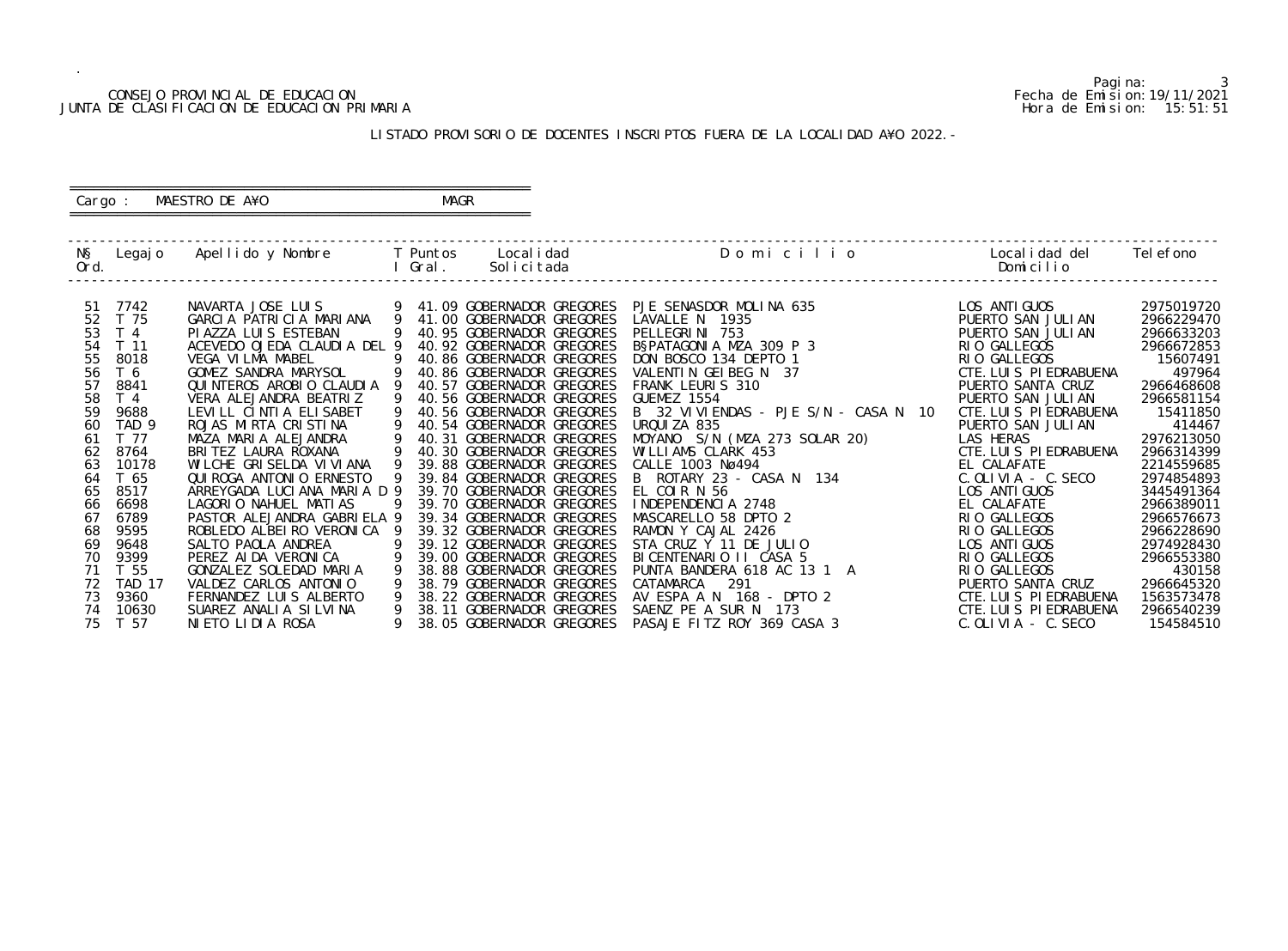### CONSEJO PROVINCIAL DE EDUCACION Fecha de Emision:19/11/2021 JUNTA DE CLASIFICACION DE EDUCACION PRIMARIA Hora de Emision: 15:51:53

 ========================================================== Cargo : MAESTRO DE A¥O **MAGR** 

# LISTADO PROVISORIO DE DOCENTES INSCRIPTOS FUERA DE LA LOCALIDAD A¥O 2022.-

==========================================================

| PERITO MORENO<br>T 72<br>VAZQUEZ TAMARA VANINA<br>9 37.84 GOBERNADOR GREGORES<br>76<br>OHIGGINS 1647<br>PJE. ANGEL SAVIO 39<br>MADAME CURIE 2513<br>AV 21 DE NOVIEMBRE 215<br>HERIBERTO CABA AS N 467<br>PJE NIETO 1620 DPTO 2<br>MARADONA 361<br>DARWIN N 1743<br>PJE ZAPIOLA 273<br>HIPOLITO YRIGOYEN 346<br>ESPA¥A 316<br>10253<br>ALMONACID ANALIA NATALIA 9<br>PUERTO SANTA CRUZ<br>37.54 GOBERNADOR GREGORES<br>77<br>78<br>8390<br>SANTILLAN MERCEDES FABIAN 9<br>37.53 GOBERNADOR GREGORES<br>RIO GALLEGOS<br>79<br>7751<br>CTE. LUIS PIEDRABUENA<br>FALCO MARIA FERNANDA<br>-9<br>36.81 GOBERNADOR GREGORES<br>9933<br>MARTINEZ MARIEL EVANGELIN 9<br>CTE. LUIS PIEDRABUENA<br>80<br>36.55 GOBERNADOR GREGORES<br>81<br>T <sub>4</sub><br>HERNANDEZ JESSICA MARION 9<br>35.93 GOBERNADOR GREGORES<br>PUERTO SAN JULIAN<br>82<br>- 9<br>35.36 GOBERNADOR GREGORES<br>RIO GALLEGOS<br>7268<br>CANTERO RAMONA BEATRIZ<br>83<br>5020<br>$\overline{9}$<br>MIRANDA KARINA MAGALI<br>34.90 GOBERNADOR GREGORES<br>PUERTO SAN JULIAN<br>9336<br>84<br>34.80 GOBERNADOR GREGORES<br>CTE. LUIS PIEDRABUENA<br>RIO GALLEGOS<br>85<br>10663<br>34.63 GOBERNADOR GREGORES<br>DOMINGUEZ LORENA ABIGAIL 9<br>CTE. LUIS PIEDRABUENA<br>86<br>11155<br>34.56 GOBERNADOR GREGORES<br>CIPRIANO GARCIA N 548 B 80 C/N 27<br>87<br>9920<br>-9<br>34.12 GOBERNADOR GREGORES<br>CTE. LUIS PIEDRABUENA<br>SOTO GRACILA BEATRIZ<br>9682<br>88<br>PEREYRA ADRIANA PRISCILA 9<br>33.80 GOBERNADOR GREGORES<br>AVDA PERON 1807<br>PERITO MORENO<br>CALLE 9 DE JULIO N 1802<br>Bø BICENTENARIO ESC 36 P1 DPTO A<br>PINTO ALBA ELIZABETH<br>PERITO MORENO<br>89<br>10864<br>9<br>33.27 GOBERNADOR GREGORES<br>8796<br>ROLDAN ROQUE ANTONIO<br>$\overline{9}$<br>33.22 GOBERNADOR GREGORES<br>PUERTO DESEADO<br>90<br>$\overline{9}$<br>33.17 GOBERNADOR GREGORES<br>RIO GALLEGOS<br>91<br>9302<br>VI ERA JULI ETA SABRI NA<br>9<br>92<br>FLORES MARIA EUGENIA<br>32.51 GOBERNADOR GREGORES<br>TRES LAGOS<br>10601<br>PRADO SONIA ROMINA 9<br>11085<br>31.92 GOBERNADOR GREGORES<br>RIO GALLEGOS<br>93<br>PUERTO SANTA CRUZ<br>94<br>12050<br>ESCRIBANO MARIA SOLEDAD<br>30.84 GOBERNADOR GREGORES<br>95<br>11332<br>PEREYRA MATHI AS SEBASTI AN 9<br>30.17 GOBERNADOR GREGORES<br>LAS HERAS<br>11036<br>ZAVALEY CORINA DEL TRANSI 9<br>29.03 GOBERNADOR GREGORES<br>RIO GALLEGOS<br>96 |  |  |  |                                                                                                                                                                                                                                                              |                                                                                                                                                                                                                                                                                                                                      |
|--------------------------------------------------------------------------------------------------------------------------------------------------------------------------------------------------------------------------------------------------------------------------------------------------------------------------------------------------------------------------------------------------------------------------------------------------------------------------------------------------------------------------------------------------------------------------------------------------------------------------------------------------------------------------------------------------------------------------------------------------------------------------------------------------------------------------------------------------------------------------------------------------------------------------------------------------------------------------------------------------------------------------------------------------------------------------------------------------------------------------------------------------------------------------------------------------------------------------------------------------------------------------------------------------------------------------------------------------------------------------------------------------------------------------------------------------------------------------------------------------------------------------------------------------------------------------------------------------------------------------------------------------------------------------------------------------------------------------------------------------------------------------------------------------------------------------------------------------------------------------------------------------------------------------------------------------------------------------------------------------------------------------------------------------------------------------------------------------------------------------------------------------------------------------------------------------------------------------------------------------------------------------------------------------------------------------------------------------------------------|--|--|--|--------------------------------------------------------------------------------------------------------------------------------------------------------------------------------------------------------------------------------------------------------------|--------------------------------------------------------------------------------------------------------------------------------------------------------------------------------------------------------------------------------------------------------------------------------------------------------------------------------------|
| 97<br>10291<br>OVIEDO CUARANTA JULIETA S 9<br>28.79 GOBERNADOR GREGORES<br>PUERTO SANTA CRUZ<br>$\overline{9}$<br>PERITO MORENO<br>98<br>10921<br>PINTO EDUARDO OMAR<br>28.63 GOBERNADOR GREGORES<br>MELO LETICIA GRACIELA 9<br>99<br>11803<br>28.45 GOBERNADOR GREGORES<br>CTE. LUIS PIEDRABUENA                                                                                                                                                                                                                                                                                                                                                                                                                                                                                                                                                                                                                                                                                                                                                                                                                                                                                                                                                                                                                                                                                                                                                                                                                                                                                                                                                                                                                                                                                                                                                                                                                                                                                                                                                                                                                                                                                                                                                                                                                                                                  |  |  |  | BØ BICENTENARTO ESC 36 PT DPTO A<br>ISLAS ORCADAS 77<br>BELGRANO S/N<br>ITUZAINGO 945<br>MARIANO MORENO 247 DPTO 2<br>BØ GUEMES MZ 193 S 30<br>13 DE JULIO 384 B BELGRANO<br>SAN J. BOSCO 1133<br>GENDARMERIA NACIONAL 628<br>LAVALLE 183<br>RIVADAVIA N 118 | 432517<br>2975084682<br>2966486540<br>15445787<br>2966467224<br>2966658126<br>2966468377<br>2966505178<br>1569052013<br>3885749519<br>2966564790<br>2966658417<br>2966221384<br>2976256498<br>2974047554<br>15412661<br>3804440322<br>2966650408<br>3764548879<br>2974192038<br>2966597614<br>2966507237<br>2975415823<br>2966320918 |

Pagina: 4<br>Fecha de Emision: 19/11/2021<br>Hora de Emision: 15: 51: 53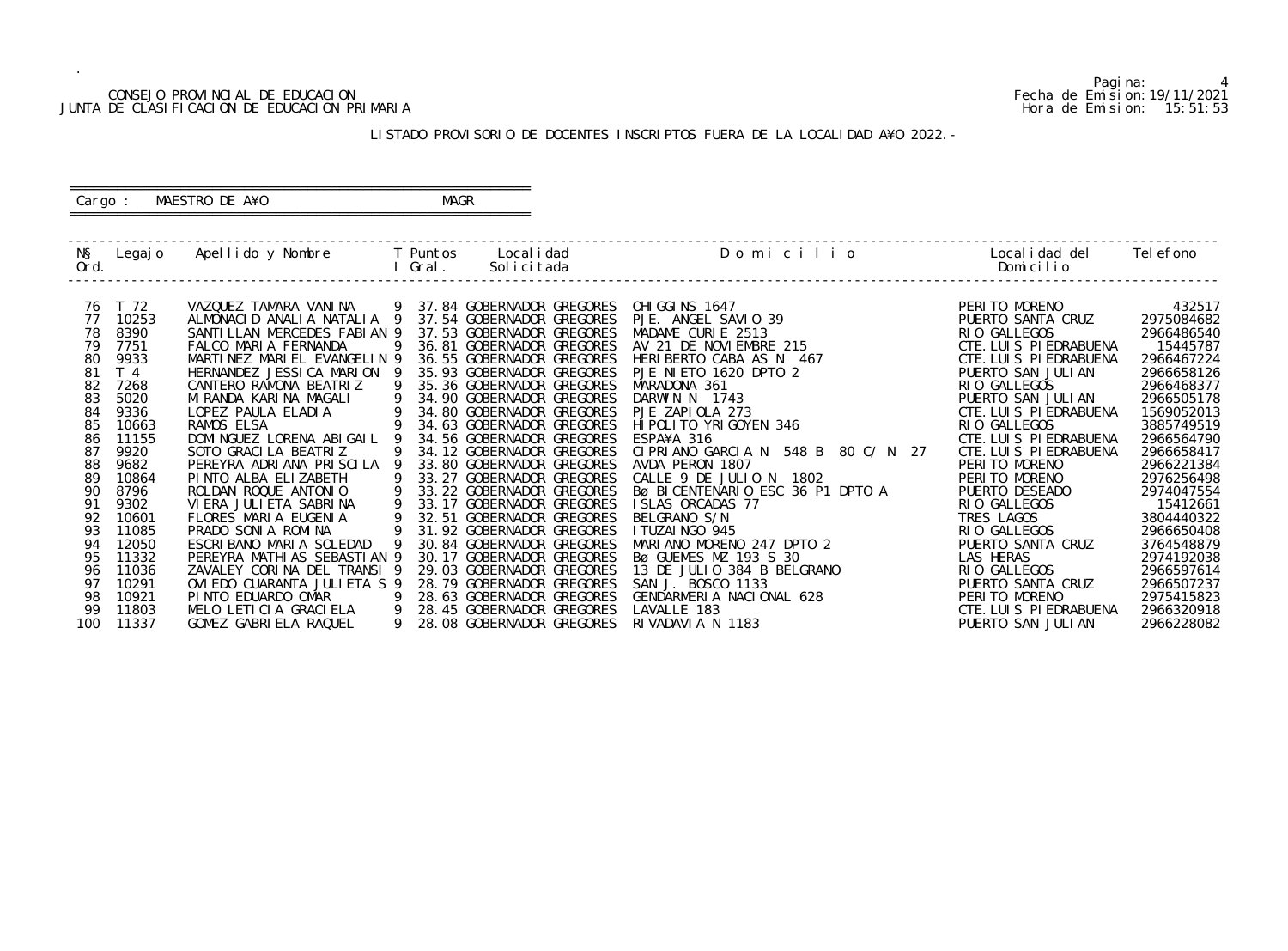### CONSEJO PROVINCIAL DE EDUCACION Fecha de Emision:19/11/2021 JUNTA DE CLASIFICACION DE EDUCACION PRIMARIA Hora de Emision: 15:51:54

 ========================================================== Cargo : MAESTRO DE A¥O **MAGR** 

# LISTADO PROVISORIO DE DOCENTES INSCRIPTOS FUERA DE LA LOCALIDAD A¥O 2022.-

==========================================================

| NŞ<br>Ord. | Legaj o | Apellido y Nombre           |   | Local i dad<br>T Puntos<br>Gral.<br>Solicitada | Domicilio                       | Local i dad del<br>Domicilio | Tel efono   |
|------------|---------|-----------------------------|---|------------------------------------------------|---------------------------------|------------------------------|-------------|
| 101        | 12239   | SOTO MARIA EMILIA           |   | 28.06 GOBERNADOR GREGORES                      | GUI LLAUME 206 BARRIO MUNICIPAL | CTE. LUIS PIEDRABUENA        | 2966547603  |
| 102        | 12717   | MELLAO ANA PAULA            | 9 | 27.95 GOBERNADOR GREGORES                      | GDOR. MAYER 191                 | CTE. LUIS PIEDRABUENA        | 2966559972  |
| 103        | 10700   | PINTOS DOMINGO DAVID        |   | 27.41 GOBERNADOR GREGORES                      | PJE BLANCA CABRERA 2082         | PUERTO SAN JULIAN            | 2966724184  |
| 104        | 11160   | CONDORI LILIANA VERONICA    |   | 26.71 GOBERNADOR GREGORES                      | SAENZ PE¥A 748                  | CTE. LUIS PIEDRABUENA        | 1132998990  |
| 105        | 10956   | SAYAGO HECTOR ALEJANDRO     |   | 26.08 GOBERNADOR GREGORES                      | CECILIA GRIERSON N 434          | RIO GALLEGOS                 | 2966621237  |
| 106        | 12725   | CELIS LILIANA ELIZABETH     |   | 26.07 GOBERNADOR GREGORES                      | B! JORGE NEWBERY MZA 28 CASA 10 | RIO GALLEGOS                 | 2966598225  |
| 107        | 11655   | CHURIN CAROLINA GISELA      |   | 25.85 GOBERNADOR GREGORES                      | PIEDRA BUENA 1731               | PERITO MORENO                | 3624126352  |
| 108        | 11546   | CHAVEZ MILENA MABEL         |   | 25.55 GOBERNADOR GREGORES                      | AVENIDA PERON 1268 DEPTO 4      | PERITO MORENO                | 370425199   |
| 109        | 10961   | SALINAS ROMINA GABRIELA     |   | 25.13 GOBERNADOR GREGORES                      | COLON N 1858                    | PERITO MORENO                | 3704647920  |
| 110        | 11800   | GUZMAN GARCIA CLARA ELIZA 9 |   | 25.02 GOBERNADOR GREGORES                      | ESTRADA 586                     | RIO GALLEGOS                 | 2966331110  |
| 111        | 11605   | MARTINEZ RAMONA             |   | 24.72 GOBERNADOR GREGORES                      | BELGRANO N 364 DPTO. 9          | PUERTO SANTA CRUZ            | 2966556108  |
| 112        | 12019   | HEREDIA VERONICA SOLEDAD    |   | 24.39 GOBERNADOR GREGORES                      | I NMI GRANTE 458                | PUERTO SAN JULIAN            | 2965220558  |
| 113        | 11898   | SUEDAN SILVIA YANINA        |   | 23.60 GOBERNADOR GREGORES                      | MIGUEL DE GUEMES S/N            | TRES LAGOS                   | 2966227150  |
| 114        | 12117   | PRADO ALEXIS SEBASTIAN      |   | 23.52 GOBERNADOR GREGORES                      | I TUZAI NGO N 945               | RIO GALLEGOS                 | 3841436916  |
| 115        | 11962   | I BA¥EZ DI ANA CLYDE        |   | 20.84 GOBERNADOR GREGORES                      | <b>BROWN 1353</b>               | PUERTO SAN JULIAN            | 3718620999  |
| 116        | 12342   | ATIA CINTIA LORENA          |   | 19.87 GOBERNADOR GREGORES                      | I NMI GRANTES 438               | PUERTO SAN JULIAN            | 2966654149  |
| 117        | 12557   | <b>GRAFF NATALIA</b>        |   | 17.19 GOBERNADOR GREGORES                      | LOS CHARITOS 32                 | EL CHALTEN                   | 34242988576 |
| 118        | 12451   | RUIZ NATALIA NOEMI          | 9 | 24.16 GOBERNADOR GREGORES                      | BS MILITAR 89                   | CTE. LUIS PIEDRABUENA        | 2966536735  |
| 119        | 10964   | ARANDA SILVIA NOELIA        |   | 21.83 GOBERNADOR GREGORES                      | CECILIA GRIERSON N 434          | RIO GALLEGOS                 | 2966272201  |
| 120        | 10776   | CARLOS VI VI ANA PATRI CI A |   | 20.06 GOBERNADOR GREGORES                      | <b>DON BOSCO 1035</b>           | PICO TRUNCADO                | 1126817156  |
| 121        | 12580   | BERNARD GUILLERMO SEBASTI   |   | 18.37 GOBERNADOR GREGORES                      | AV TEHUELCHES 546               | PERITO MORENO                | 3725480790  |
| 122        | 12722   | BERNARD RENZO ADAN          | 9 | 18.00 GOBERNADOR GREGORES                      | AV TEHUELCHES 546               | LOS ANTI GUOS                | 3725480790  |

5<br>Fecha de Emision: 19/11/2021<br>Hora de Emision: 15: 51: 54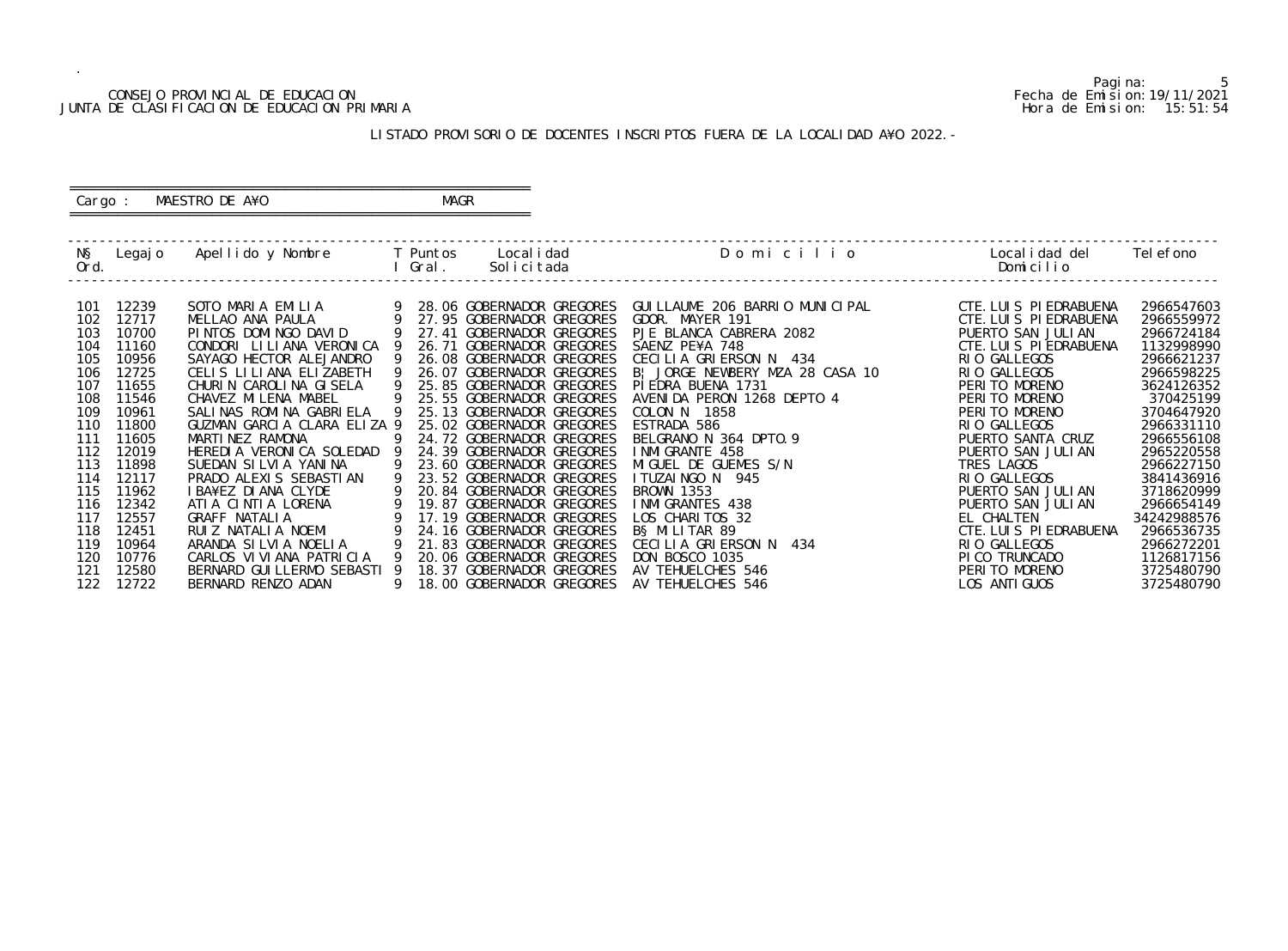### CONSEJO PROVINCIAL DE EDUCACION Fecha de Emision:19/11/2021 JUNTA DE CLASIFICACION DE EDUCACION PRIMARIA Hora de Emision: 15:51:55

# ========================================================== Cargo : MAESTRO INTERNADO MAIN

# LISTADO PROVISORIO DE DOCENTES INSCRIPTOS FUERA DE LA LOCALIDAD A¥O 2022.-

==========================================================

| NŞ<br>Ord.     | Legaj o                                     | Apellido y Nombre                                                                               |        | T Puntos<br>Gral. | Local i dad<br>Solicitada                                                           | Domicilio                                                                                  | Local i dad del<br>Domicilio                             | Tel efono                              |
|----------------|---------------------------------------------|-------------------------------------------------------------------------------------------------|--------|-------------------|-------------------------------------------------------------------------------------|--------------------------------------------------------------------------------------------|----------------------------------------------------------|----------------------------------------|
|                | 7268<br>12557<br>T 94                       | CANTERO RAMONA BEATRIZ 9 34.36 GOBERNADOR GREGORES<br>GRAFF NATALIA<br>HERRERA LAI LA GABRI ELA | 9<br>6 |                   | 16.74 GOBERNADOR GREGORES<br>49.20 GOBERNADOR GREGORES                              | MARADONA 361<br>LOS CHARITOS 32<br>LOS ¥1 RES 502                                          | RIO GALLEGOS<br>EL CHALTEN<br>LOS ANTI GUOS              | 2966468377<br>34242988576<br>154143484 |
|                | T 73<br>TAD <sub>1</sub>                    | MORALES RAGGHIANTI ANA MA 6<br>WILCHE ROSANA INES                                               |        |                   | 45.85 GOBERNADOR GREGORES<br>45.14 GOBERNADOR GREGORES                              | LAGO ARGENTI NO 2261<br>EUROPA N 1119                                                      | EL CALAFATE<br>RIO GALLEGOS                              | 492942<br>2966551497                   |
| 6<br>8         | T 66<br>T 66<br>T <sub>4</sub>              | CORONEL MARTINEZ GISELA A 6<br>NAVES ANALIA<br>GUZMAN DI ANA ELIZABETH                          | 6<br>6 | 44.21             | 44.90 GOBERNADOR GREGORES<br>GOBERNADOR GREGORES<br>42.87 GOBERNADOR GREGORES       | 25 DE MAYO N 669<br>PUEYRREDON 248<br><b>BROWN 1888</b>                                    | PUERTO DESEADO<br>PUERTO DESEADO<br>PUERTO SAN JULIAN    | 154609598<br>155939785<br>2966229512   |
| 10<br>11       | T 44<br>7469<br>5184                        | AGUERO EVANGELINA PAULA<br>FOI TZI CK SANDRA B.<br>MORAL LANDARIA MARIA TERE 6                  |        |                   | 42.87 GOBERNADOR GREGORES<br>42.16 GOBERNADOR GREGORES<br>41.22 GOBERNADOR GREGORES | ROMUALDO D ANDREA 825 B 58 VIV CASA 11<br>PJE. MENDOZA CASA 16<br>HEROES DE MALVINAS N 134 | RIO GALLEGOS<br>$C.$ OLIVIA - $C.$ SECO<br>LOS ANTI GUOS | 2966319898<br>2974243420<br>2974330851 |
| 12<br>13       | T 70<br><b>TAD 11</b>                       | LARUFFA SANDRA MABEL<br>SCHNABL ROSA MARIA                                                      | 6<br>6 |                   | 41.12 GOBERNADOR GREGORES<br>41.00 GOBERNADOR GREGORES                              | 160 VIV CASA N 84<br>B<br>AV. LIBERTADOR N<br>2520                                         | RIO GALLEGOS<br>EL CALAFATE                              | 439779<br>491019                       |
| 14<br>15<br>16 | T 59<br>T 81<br>9891                        | HERNANDEZ FERNANDA VALERI 6<br>CARO MARLEN ROXANA<br>ACU¥A MARIA OFELIA                         | 6<br>6 |                   | 40.84 GOBERNADOR GREGORES<br>40.27 GOBERNADOR GREGORES<br>40.04 GOBERNADOR GREGORES | LOS HUEMULES 152<br>PIONERO HUGO MU IZ 984<br>ENTRE RIOS N<br>- 23                         | EL CHALTEN<br>RIO GALLEGOS<br>RIO GALLEGOS               | 2966270098<br>15515402<br>2966700154   |
| 17<br>18       | T 75<br>T 59                                | CORONEL CARLA VI VI ANA<br>GAUNA CARMEN ALICIA                                                  | 6      |                   | 39.86 GOBERNADOR GREGORES<br>39.73 GOBERNADOR GREGORES                              | PELLEGRINI N<br>1262<br>PJE LOS ALAMOS 85                                                  | PUERTO SAN JULIAN<br>EL CHALTEN                          | 453058<br>493259                       |
| 19<br>20       | TAD <sub>1</sub><br>T 17<br>T <sub>39</sub> | VALI ENTE ROSSANA EUGENIA<br>BATTI STI ALBERTO BASI LI 0<br>DI ARTES RAMON ANTONIO              |        |                   | 39.68 GOBERNADOR GREGORES<br>39.00 GOBERNADOR GREGORES<br>38.88 GOBERNADOR GREGORES | CEPEDA N 1182<br>RI CARDO RI CKEMBEAG 559<br>MAGALLANES 335                                | RIO GALLEGOS<br>LOS ANTI GUOS<br>RIO GALLEGOS            | 2966499356<br>2975407380<br>15612601   |
| 22<br>23       | 10130<br>T 78                               | SANCHEZ MARIA SOLEDAD<br>TEJADA MARIA BEATRIZ                                                   |        |                   | 38.82 GOBERNADOR GREGORES<br>38.80 GOBERNADOR GREGORES                              | DON BOSCO 943<br>B 499 CASA 340                                                            | RIO GALLEGOS<br>RIO GALLEGOS                             | 2966350365<br>424454                   |
| 24<br>25       | T 70<br>T 61                                | SCALZI EVANS MARIA ALEJAN 6<br>VERA AMELIA EDITH                                                | 6      |                   | 38.79 GOBERNADOR GREGORES<br>38.61 GOBERNADOR GREGORES                              | CASEROS N<br>1307<br><b>CONGRESO N</b><br>565                                              | RIO GALLEGOS<br>RIO GALLEGOS                             | 427060<br>439411                       |

6<br>Fecha de Emision: 19/11/2021<br>Hora de Emision: 15: 51: 55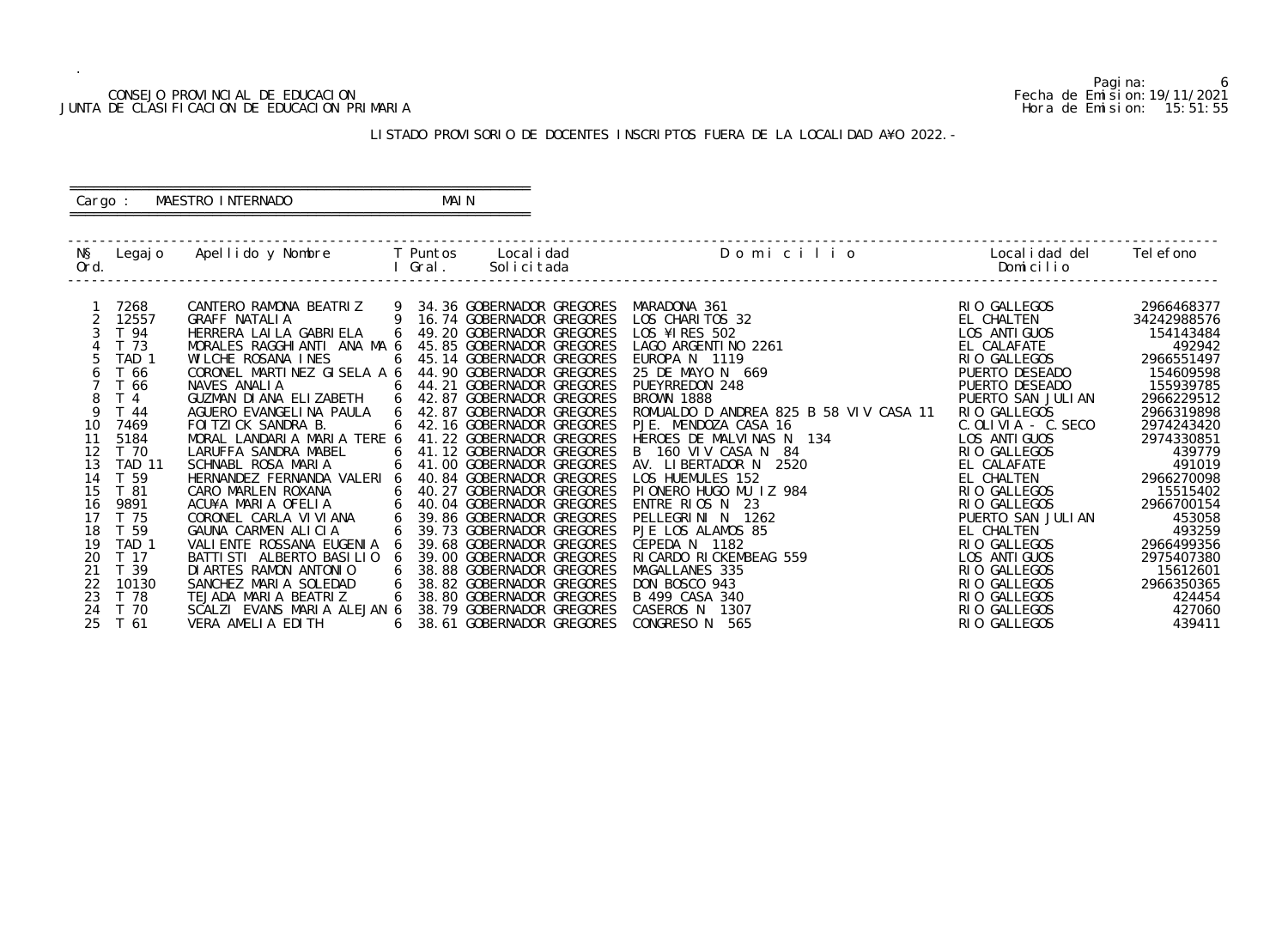### CONSEJO PROVINCIAL DE EDUCACION Fecha de Emision:19/11/2021 JUNTA DE CLASIFICACION DE EDUCACION PRIMARIA Hora de Emision: 15:51:56

# ========================================================== Cargo : MAESTRO INTERNADO MAIN

# LISTADO PROVISORIO DE DOCENTES INSCRIPTOS FUERA DE LA LOCALIDAD A¥O 2022.-

==========================================================

| NŞ<br>Ord.                                                                                               | Legaj o                                                                                                                                                                                                                                        | Apellido y Nombre     T Puntos                                                                                                                                                                                                                                                                                                                                                                                                                                                                                                                                 | I Gral.                              | Local i dad<br>Solicitada                                                                                                                                                                                                                                                                                                                                                                                                                                                                                                                                                                                                     | Domicilio                                                                                                                                                                                                                                                                                                                                                                                                                                                                                                                          | Local i dad del<br>Domicilio                                                                                                                                                                                                                                                                                                                                                                                           | Tel efono                                                                                                                                                                                                                                                                                     |
|----------------------------------------------------------------------------------------------------------|------------------------------------------------------------------------------------------------------------------------------------------------------------------------------------------------------------------------------------------------|----------------------------------------------------------------------------------------------------------------------------------------------------------------------------------------------------------------------------------------------------------------------------------------------------------------------------------------------------------------------------------------------------------------------------------------------------------------------------------------------------------------------------------------------------------------|--------------------------------------|-------------------------------------------------------------------------------------------------------------------------------------------------------------------------------------------------------------------------------------------------------------------------------------------------------------------------------------------------------------------------------------------------------------------------------------------------------------------------------------------------------------------------------------------------------------------------------------------------------------------------------|------------------------------------------------------------------------------------------------------------------------------------------------------------------------------------------------------------------------------------------------------------------------------------------------------------------------------------------------------------------------------------------------------------------------------------------------------------------------------------------------------------------------------------|------------------------------------------------------------------------------------------------------------------------------------------------------------------------------------------------------------------------------------------------------------------------------------------------------------------------------------------------------------------------------------------------------------------------|-----------------------------------------------------------------------------------------------------------------------------------------------------------------------------------------------------------------------------------------------------------------------------------------------|
| 27<br>28<br>29<br>30<br>31<br>32<br>33<br>34<br>37<br>38<br>39<br>40<br>41<br>42<br>43<br>44<br>45<br>46 | T <sub>2</sub><br>26<br>7742<br>T 33<br>8018<br>8511<br>6966<br>8841<br>TAD <sub>12</sub><br>T 77<br>35<br>T 75<br>36<br>T <sub>6</sub><br>T 65<br>9688<br>T <sub>4</sub><br>T 75<br>TAD <sub>9</sub><br>10178<br>T 15<br>8517<br>9399<br>T 55 | YBANEZ GLORIA MONICA<br>NAVARTA JOSE LUIS<br>DIAZ ROSA MAGDALENA<br>VEGA VILMA MABEL<br>GI LABERT NORMA BEATRIZ<br>MEDINA ALBERTO ALEJANDRO<br>QUINTEROS AROBIO CLAUDIA<br>SEMINO MARIA ELIZABETH<br>MAZA MARIA ALEJANDRA<br>GARCIA PATRICIA MARIANA<br>GOMEZ SANDRA MARYSOL<br>QUI ROGA ANTONI O ERNESTO<br>LEVILL CINTIA ELISABET<br>YURQUINA GLADYS GABRIELA 6<br>ANDRADE GALINDO LORENA PA 6<br>ROJAS MIRTA CRISTINA<br>WILCHE GRISELDA VIVIANA<br>GONZALEZ ISABEL DEL V<br>ARREYGADA LUCIANA MARIA D 6<br>PEREZ AI DA VERONI CA<br>GONZALEZ SOLEDAD MARIA | 6<br>6<br>6<br>6<br>6<br>6<br>6<br>6 | 38.60 GOBERNADOR GREGORES<br>38.09 GOBERNADOR GREGORES<br>37.98 GOBERNADOR GREGORES<br>37.86 GOBERNADOR GREGORES<br>37.79 GOBERNADOR GREGORES<br>37.57 GOBERNADOR GREGORES<br>37.07 GOBERNADOR GREGORES<br>36.93 GOBERNADOR GREGORES<br>35.66 GOBERNADOR GREGORES<br>35.65 GOBERNADOR GREGORES<br>35.61 GOBERNADOR GREGORES<br>35.59 GOBERNADOR GREGORES<br>35.56 GOBERNADOR GREGORES<br>35.49 GOBERNADOR GREGORES<br>35.42 GOBERNADOR GREGORES<br>35.39 GOBERNADOR GREGORES<br>35.38 GOBERNADOR GREGORES<br>35.30 GOBERNADOR GREGORES<br>34.70 GOBERNADOR GREGORES<br>34.50 GOBERNADOR GREGORES<br>33.18 GOBERNADOR GREGORES | TUCUMAN 282<br>PJE SENASDOR MOLINA 635<br>CALLE 31 C19 BøPATAGONIA<br>DON BOSCO 134 DEPTO 1<br>GOB LOLOS C4 Bø TREBOLES<br>MARIANO MORENO 548 DPTO A<br>FRANK LEURIS 310<br>BELGRANO N 728<br>MOYANO S/N (MZA 273 SOLAR 20)<br>LAVALLE N 1935<br>VALENTIN GEIBEG N 37<br>ROTARY 23 - CASA N 134<br>B 32 VIVIENDAS - PJE S/N - CASA N 10<br>HI POLITO I RI GOYEN 1768<br>PJE. CONSTITUYENTES 1929<br>URQUIZA 835<br>CALLE 1003 Nø494<br>PREF NAVAL ARG 628<br>EL COIR N 56<br>BICENTENARIO II CASA 5<br>PUNTA BANDERA 618 AC 13 1 A | PUERTO SANTA CRUZ<br>LOS ANTI GUOS<br>RIO GALLEGOS<br>RIO GALLEGOS<br>RIO TURBIO-J. DUFOUR<br>RIO GALLEGOS<br>PUERTO SANTA CRUZ<br>CTE. LUIS PIEDRABUENA<br>LAS HERAS<br>PUERTO SAN JULIAN<br>CTE. LUIS PIEDRABUENA<br>$C.$ OLIVIA - $C.$ SECO<br>CTE. LUIS PIEDRABUENA<br>PUERTO SAN JULIAN<br>PUERTO SAN JULIAN<br>PUERTO SAN JULIAN<br>EL CALAFATE<br>RIO GALLEGOS<br>LOS ANTI GUOS<br>RIO GALLEGOS<br>RIO GALLEGOS | 2966339058<br>2975019720<br>2966587992<br>15607491<br>2902402042<br>2966582644<br>2966468608<br>15608155<br>2976213050<br>2966229470<br>497964<br>2974854893<br>15411850<br>2966579188<br>2966671499<br>414467<br>2214559685<br>2966418669<br>3445491364<br>2966553380<br>430158<br>154584510 |
| 47<br>48<br>49<br>50                                                                                     | T 57<br>5020<br>11085<br>11036                                                                                                                                                                                                                 | NIETO LIDIA ROSA<br>MIRANDA KARINA MAGALI<br>PRADO SONIA ROMINA<br>ZAVALEY CORINA DEL TRANSI 6                                                                                                                                                                                                                                                                                                                                                                                                                                                                 | 6<br>6                               | 32.05 GOBERNADOR GREGORES<br>29.65 GOBERNADOR GREGORES<br>27.42 GOBERNADOR GREGORES<br>26.03 GOBERNADOR GREGORES                                                                                                                                                                                                                                                                                                                                                                                                                                                                                                              | PASAJE FITZ ROY 369 CASA 3<br>DARWIN N 1743<br>I TUZAI NGO 945<br>13 DE JULIO 384 B BELGRANO                                                                                                                                                                                                                                                                                                                                                                                                                                       | $C.$ OLIVIA - $C.$ SECO<br>PUERTO SAN JULIAN<br>RIO GALLEGOS<br>RIO GALLEGOS                                                                                                                                                                                                                                                                                                                                           | 2966505178<br>2966650408<br>2966597614                                                                                                                                                                                                                                                        |

Pagina: 7<br>Fecha de Emision: 19/11/2021<br>Hora de Emision: 15: 51: 56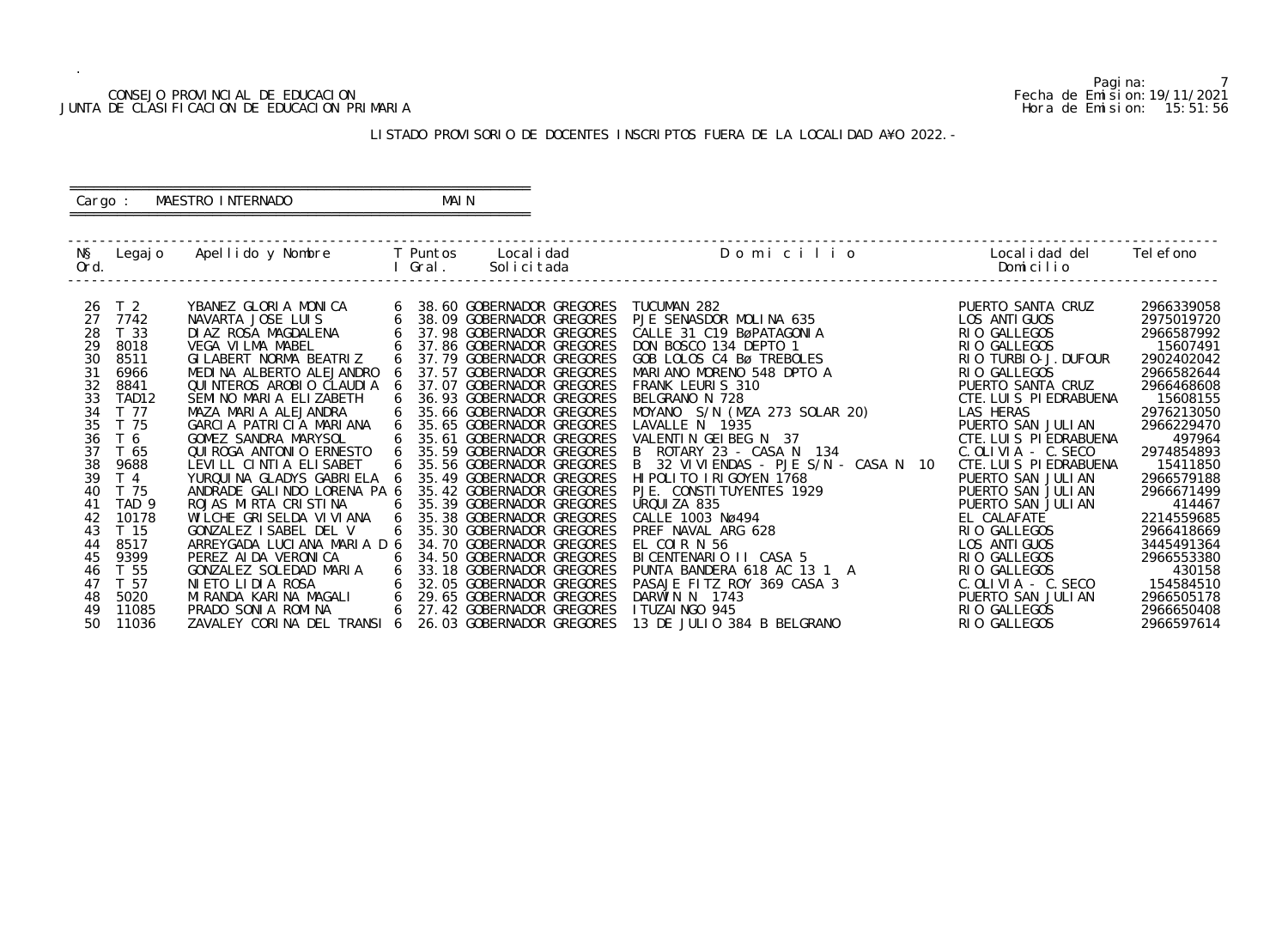## CONSEJO PROVINCIAL DE EDUCACION Fecha de Emision:19/11/2021 JUNTA DE CLASIFICACION DE EDUCACION PRIMARIA Hora de Emision: 15:51:58

# LISTADO PROVISORIO DE DOCENTES INSCRIPTOS FUERA DE LA LOCALIDAD A¥O 2022.-

| Cargo :                                                                                                                                        | MAESTRO INTERNADO                                                                                                                                                                                                                                                                                    | MAI N             |                                                                                                                                                                                                                                                                   |                                                                                                                                                                                                                |                                                                                                                                                               |                                                                                                                           |
|------------------------------------------------------------------------------------------------------------------------------------------------|------------------------------------------------------------------------------------------------------------------------------------------------------------------------------------------------------------------------------------------------------------------------------------------------------|-------------------|-------------------------------------------------------------------------------------------------------------------------------------------------------------------------------------------------------------------------------------------------------------------|----------------------------------------------------------------------------------------------------------------------------------------------------------------------------------------------------------------|---------------------------------------------------------------------------------------------------------------------------------------------------------------|---------------------------------------------------------------------------------------------------------------------------|
| NŞ<br>Legaj o<br>Ord.                                                                                                                          | Apellido y Nombre                                                                                                                                                                                                                                                                                    | T Puntos<br>Gral. | Local i dad<br>Solicitada                                                                                                                                                                                                                                         | Domicilio                                                                                                                                                                                                      | Local i dad del<br>Domicilio                                                                                                                                  | Tel efono                                                                                                                 |
| 10291<br>-51<br>52<br>11655<br>53<br>10961<br>54<br>11800<br>55<br>11546<br>56<br>11898<br>57<br>10964<br>58<br>11160<br>59<br>10776<br>Cargo: | OVIEDO CUARANTA JULIETA S 6<br>CHURIN CAROLINA GISELA<br>SALINAS ROMINA GABRIELA<br>GUZMAN GARCIA CLARA ELIZA 6<br>CHAVEZ MI LENA MABEL<br>SUEDAN SILVIA YANINA<br>ARANDA SILVIA NOELIA<br>CONDORI LILIANA VERONICA<br>CARLOS VI VI ANA PATRI CI A<br>MAESTRO ESP. EDUC. ARTI STI CA: PLASTI CA MDEE | 6<br>6            | 24.54 GOBERNADOR GREGORES<br>22.35 GOBERNADOR GREGORES<br>21.88 GOBERNADOR GREGORES<br>21.52 GOBERNADOR GREGORES<br>20.60 GOBERNADOR GREGORES<br>19.60 GOBERNADOR GREGORES<br>17.33 GOBERNADOR GREGORES<br>16.91 GOBERNADOR GREGORES<br>16.06 GOBERNADOR GREGORES | SAN J. BOSCO 1133<br>PIEDRA BUENA 1731<br>COLON <sub>N</sub><br>1858<br>ESTRADA 586<br>AVENIDA PERON 1268 DEPTO 4<br>MIGUEL DE GUEMES S/N<br>CECILIA GRIERSON N 434<br>SAENZ PE¥A 748<br><b>DON BOSCO 1035</b> | PUERTO SANTA CRUZ<br>PERITO MORENO<br>PERITO MORENO<br>RIO GALLEGOS<br>PERITO MORENO<br>TRES LAGOS<br>RIO GALLEGOS<br>CTE. LUIS PIEDRABUENA<br>PI CO TRUNCADO | 2966507237<br>3624126352<br>3704647920<br>2966331110<br>370425199<br>2966227150<br>2966272201<br>1132998990<br>1126817156 |
| NŞ<br>Legaj o<br>Ord.                                                                                                                          | Apellido y Nombre                                                                                                                                                                                                                                                                                    | T Puntos<br>Gral. | Local i dad<br>Solicitada                                                                                                                                                                                                                                         | Domicilio                                                                                                                                                                                                      | Local i dad del<br>Domicilio                                                                                                                                  | Tel efono                                                                                                                 |
| 0481                                                                                                                                           | DICKIE SILVIA ALEJANDRA                                                                                                                                                                                                                                                                              |                   | 9 39.05 GOBERNADOR GREGORES                                                                                                                                                                                                                                       | DR FADUL 411 CASA 21 B 41 VIV.                                                                                                                                                                                 | RIO GALLEGOS                                                                                                                                                  | 15648671                                                                                                                  |

8<br>Fecha de Emision: 19/11/2021<br>Hora de Emision: 15: 51: 58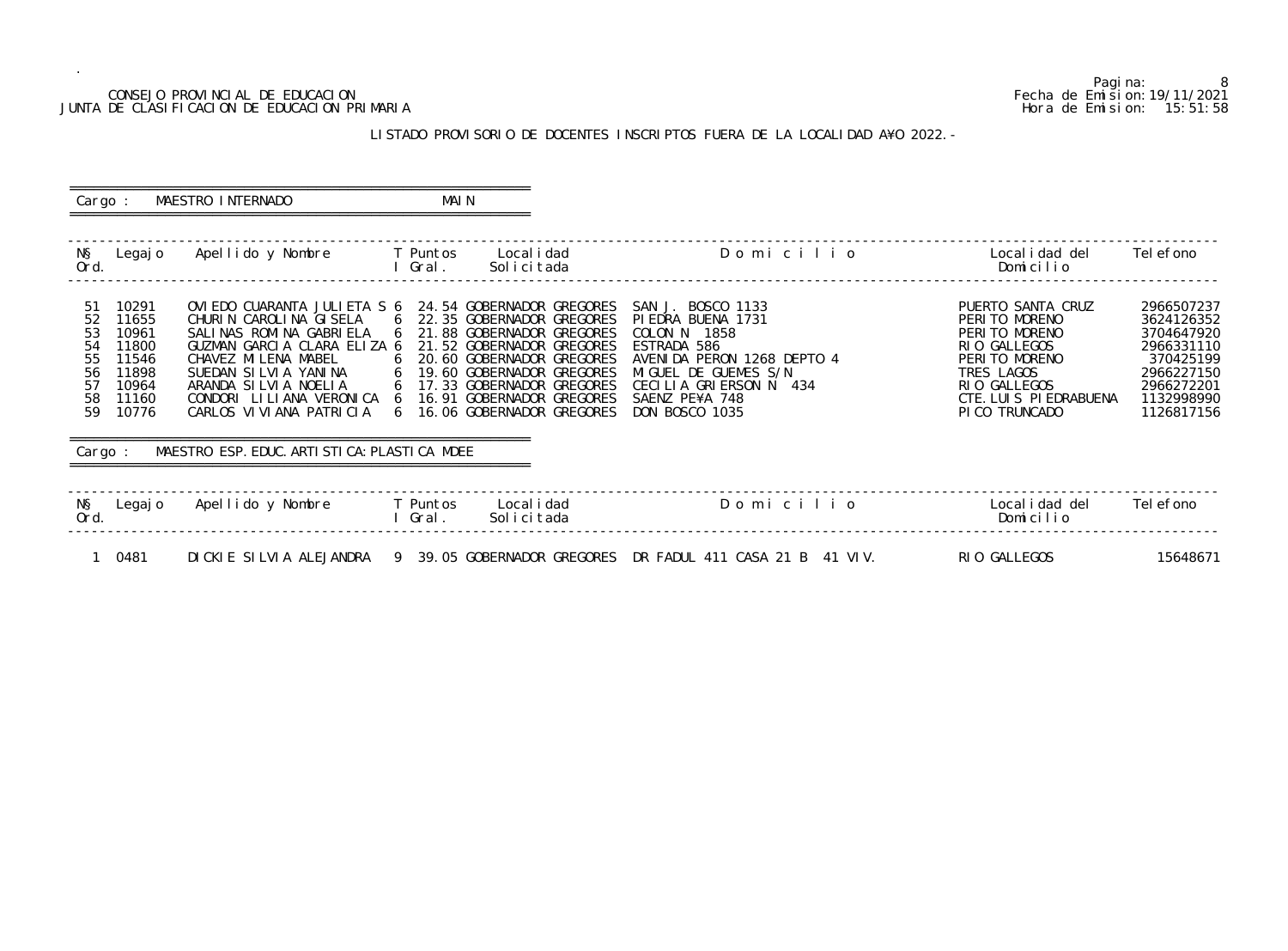# CONSEJO PROVINCIAL DE EDUCACION JUNTA DE CLASIFICACION DE EDUCACION PRIMARIA

.

# LISTADO PROVISORIO DE DOCENTES INSCRIPTOS FUERA DE LA LOCALI

|                                         | CONSEJO PROVINCIAL DE EDUCACION<br>JUNTA DE CLASIFICACION DE EDUCACION PRIMARIA                 |                   |                                                            |                                                                                                                                                            |                                                                                     | 9<br>Pagi na:<br>Fecha de Emi si on: 19/11/2021<br>Hora de Emision: 15:51:58 |
|-----------------------------------------|-------------------------------------------------------------------------------------------------|-------------------|------------------------------------------------------------|------------------------------------------------------------------------------------------------------------------------------------------------------------|-------------------------------------------------------------------------------------|------------------------------------------------------------------------------|
|                                         |                                                                                                 |                   |                                                            | LISTADO PROVISORIO DE DOCENTES INSCRIPTOS FUERA DE LA LOCALIDAD A¥O 2022. -                                                                                |                                                                                     |                                                                              |
| Cargo :                                 | PES ED. ARTI STI CA: PLASTI CO VI SUAL PVEG                                                     |                   |                                                            |                                                                                                                                                            |                                                                                     |                                                                              |
| NŞ<br>Legaj o<br>Ord.                   | Apellido y Nombre         T Puntos      Localidad                                               | Gral.             | Solicitada                                                 | Domicilio                                                                                                                                                  | Local i dad del<br>Domicilio                                                        | Tel efono                                                                    |
| 1 0481                                  |                                                                                                 |                   |                                                            | DICKIE SILVIA ALEJANDRA 9 39.05 GOBERNADOR GREGORES DR FADUL 411 CASA 21 B 41 VIV.                                                                         | RIO GALLEGOS                                                                        | 15648671                                                                     |
| Cargo :                                 | MAESTRO ESP. EDUC. ARTI STI CA: MUSI CA MEMU                                                    |                   |                                                            |                                                                                                                                                            |                                                                                     |                                                                              |
| NŞ<br>Legaj o<br>Ord.                   | Apellido y Nombre                                                                               | T Puntos<br>Gral. | Local i dad<br>Solicitada                                  | Domicilio                                                                                                                                                  | Local i dad del<br>Domicilio                                                        | Tel efono                                                                    |
| 6096<br>T 79<br>12363<br>T <sub>2</sub> | RAIMILLA LUCRECIA DEL CAR 9<br>MU¥OZ MYRIAM MARCELA<br>FERNANDEZ ISABEL<br>GONZALEZ AMANDA INES |                   | 9 19.70 GOBERNADOR GREGORES<br>5 46.02 GOBERNADOR GREGORES | 40.46 GOBERNADOR GREGORES B MALVINAS N 222<br>39.81 GOBERNADOR GREGORES B 3 DE FEBRERO - PJE G 2037<br>PJE BLANCA CABRERA 2082<br>SANTI AGO DEL ESTERO 617 | PI CO TRUNCADO<br>$C.$ OLIVIA - $C.$ SECO<br>PUERTO SAN JULIAN<br>PUERTO SANTA CRUZ | 154609503<br>2976214812<br>2966419267<br>2966595937                          |
| Cargo :                                 | PES ED. ARTI STI CA: MUSI CA                                                                    | <b>MEGB</b>       |                                                            |                                                                                                                                                            |                                                                                     |                                                                              |
| NŞ<br>Legaj o<br>Ord.                   | Apellido y Nombre                                                                               | T Puntos<br>Gral. | Local i dad<br>Solicitada                                  | Domicilio                                                                                                                                                  | Local i dad del<br>Domicilio                                                        | Tel efono                                                                    |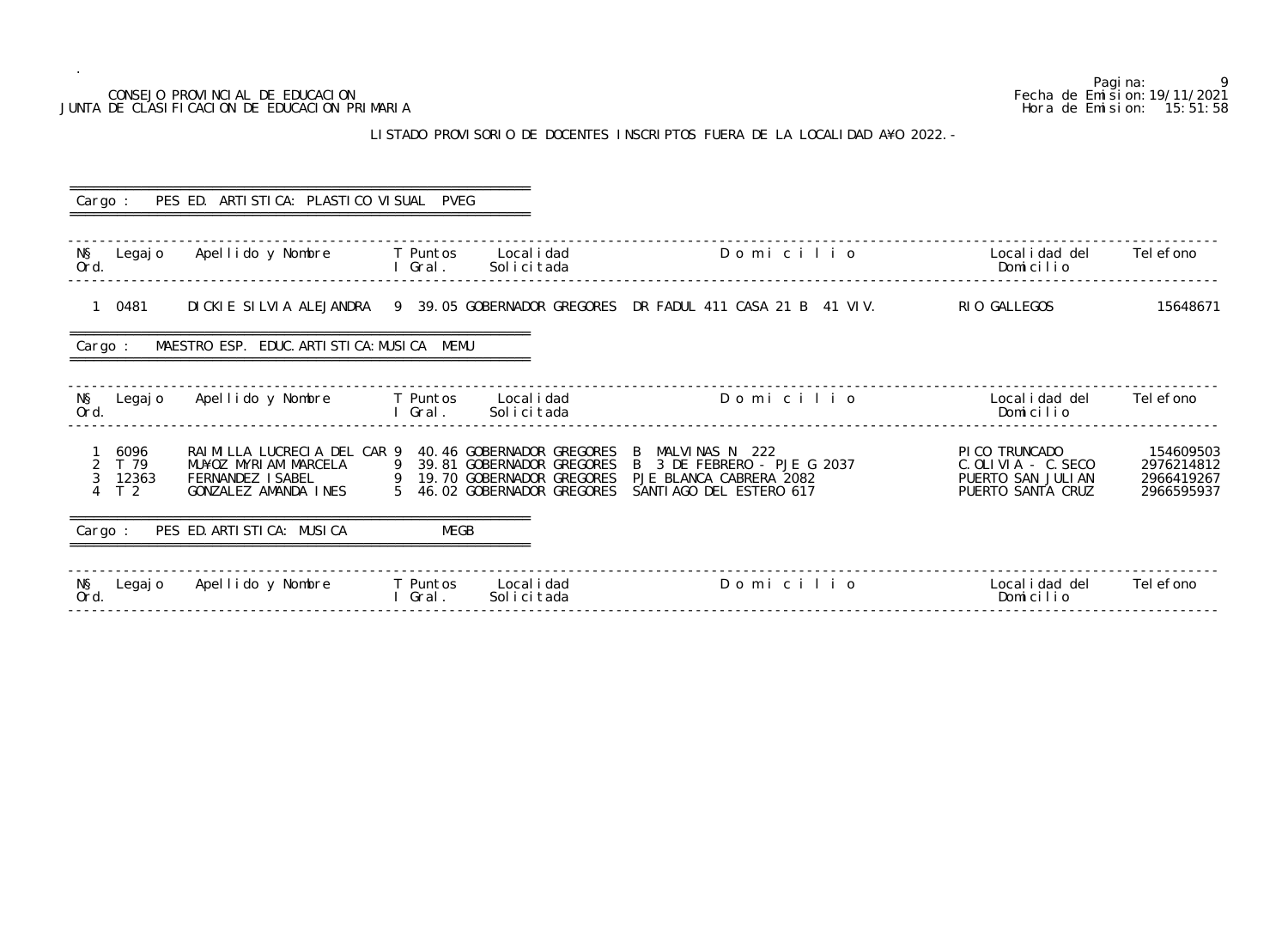# JUNTA DE CLASIFICACION DE EDUCACION PRIMARIA

.

Pagina: 10<br>Fecha de Emision: 19/11/2021 CONSEJO PROVINCIAL DE EDUCACION Fecha de Emision:19/11/2021 LISTADO PROVISORIO DE DOCENTES INSCRIPTOS FUERA DE LA LOCALIDAD A¥O 2022.- ========================================================== Cargo : PES ED. ARTISTICA: MUSICA MEGB ========================================================== ------------------------------------------------------------------------------------------------------------------------------------------------- N§ Legajo Apellido y Nombre T Puntos Localidad D o m i c i l i o Localidad del Telefono Ord. I Gral. Solicitada Domicilio ------------------------------------------------------------------------------------------------------------------------------------------------- 1 6096 RAIMILLA LUCRECIA DEL CAR 9 40.46 GOBERNADOR GREGORES B MALVINAS N 222 PICO TRUNCADO 154609503 2 T 79 MU¥OZ MYRIAM MARCELA 9 39.81 GOBERNADOR GREGORES B 3 DE FEBRERO - PJE G 2037 C.OLIVIA - C.SECO 2976214812 3 12363 FERNANDEZ ISABEL 9 19.70 GOBERNADOR GREGORES PJE BLANCA CABRERA 2082 PUERTO SAN JULIAN 2966419267 4 T 2 GONZALEZ AMANDA INES 5 46.02 GOBERNADOR GREGORES SANTIAGO DEL ESTERO 617 PUERTO SANTA CRUZ 2966595937 ========================================================== Cargo : MAESTRO ESP. DE EDUCACION FISICA MEEF ========================================================== ------------------------------------------------------------------------------------------------------------------------------------------------- N§ Legajo Apellido y Nombre T Puntos Localidad D o m i c i l i o Localidad del Telefono Ord. I Gral. Solicitada Domicilio ------------------------------------------------------------------------------------------------------------------------------------------------- 1 T 55 CACERES MARTIN JOSE 9 51.83 GOBERNADOR GREGORES LA MANCHURIA N 31 RIO GALLEGOS 15554369<br>
2 T 56 MARTINEZ CARLOS ALBERTO 9 43.93 GOBERNADOR GREGORES PUEYRREDON 248 PUERTO DESEADO 155939785<br>
3 T 47 CLARKE DANIELA ANAL 2 T 56 MARTINEZ CARLOS ALBERTO 9 43.93 GOBERNADOR GREGORES PUEYRREDON 248 PUERTO DESEADO 155939785 3 T 47 CLARKE DANIELA ANALIA 9 42.51 GOBERNADOR GREGORES B C.A.P. HORSTTHIERAUF N 51 RIO GALLEGOS 2966442145 4 T 33 LOPEZ GRACIELA ALICIA 9 42.17 GOBERNADOR GREGORES B DOCENTE CASA N 50 RIO GALLEGOS 2966629614 5 6454 CEPEDA MIRNA INES 9 37.06 GOBERNADOR GREGORES ANGELA SUREDA 185 RIO GALLEGOS 15643463 6 8690 PAINEMIL MARIO HECTOR 9 35.29 GOBERNADOR GREGORES BORELLI 45 RIO GALLEGOS RIO GALLEGOS 15545132 7 0489 HILL BARBARA JANET 9 34.81 GOBERNADOR GREGORES SARMIENTO 560 PUERTO SAN JULIAN 15625154 8 8450 ABRAHAM HECTOR LEONARDO 9 34.65 GOBERNADOR GREGORES RIQUELME 2362 RIO GALLEGOS RIO GALLEGOS 2966220352 9 8696 CONSTANTE MARIA DANIELA 9 34.50 GOBERNADOR GREGORES FAGNANO 1908 PUERTO SAN JULIAN 2966311443 10 9862 FERNANDEZ NESTOR HORACIO 9 33.92 GOBERNADOR GREGORES GOBERNADOR LISTA 241 CTE.LUIS PIEDRABUENA 15636735 11 11802 LEPICHEO MATIAS NICOLAS 9 31.78 GOBERNADOR GREGORES PJE DAGOSTINI N 24 CTE.LUIS PIEDRABUENA 2962497944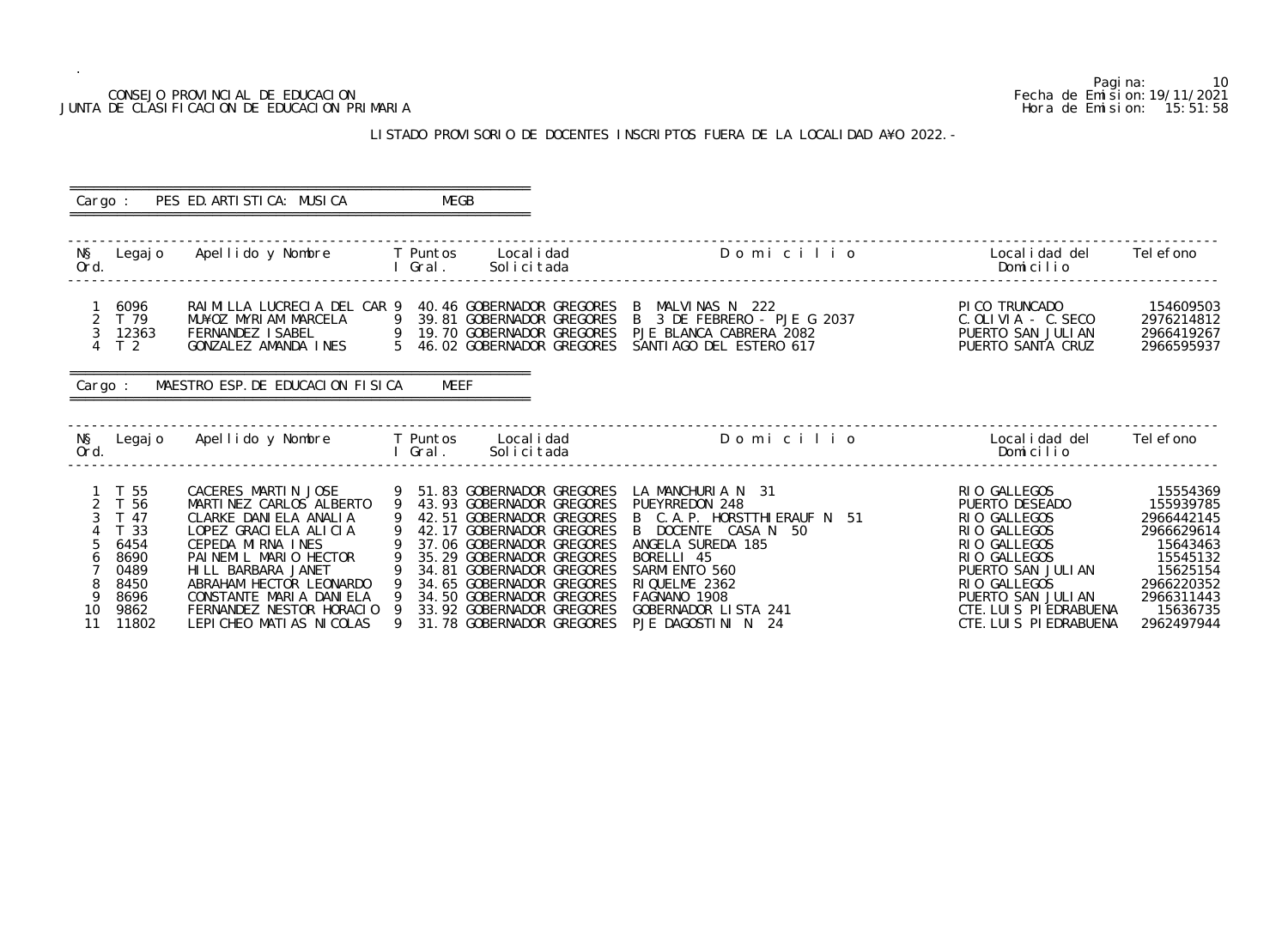## CONSEJO PROVINCIAL DE EDUCACION Fecha de Emision:19/11/2021 JUNTA DE CLASIFICACION DE EDUCACION PRIMARIA Hora de Emision: 15:51:59

# LISTADO PROVISORIO DE DOCENTES INSCRIPTOS FUERA DE LA LOCALIDAD A¥O 2022.-

### ========================================================== Cargo : MAESTRO ESP. DE EDUCACION FISICA MEEF ==========================================================

| NŞ<br>Ord.                                                                       | Legaj o                                                                                                                              | Apellido y Nombre                                                                                                                                                                                                                                                                                                                                                                                 |   | <b>T</b> Puntos<br>Gral. | Local i dad<br>Solicitada                                                                                                                                                                                                                                                                                                                                                                                          | Domicilio                                                                                                                                                                                                                                                                                                                                                | Local i dad del<br>Domicilio                                                                                                                                                                                                                                | Tel efono                                                                                                                                                                                        |
|----------------------------------------------------------------------------------|--------------------------------------------------------------------------------------------------------------------------------------|---------------------------------------------------------------------------------------------------------------------------------------------------------------------------------------------------------------------------------------------------------------------------------------------------------------------------------------------------------------------------------------------------|---|--------------------------|--------------------------------------------------------------------------------------------------------------------------------------------------------------------------------------------------------------------------------------------------------------------------------------------------------------------------------------------------------------------------------------------------------------------|----------------------------------------------------------------------------------------------------------------------------------------------------------------------------------------------------------------------------------------------------------------------------------------------------------------------------------------------------------|-------------------------------------------------------------------------------------------------------------------------------------------------------------------------------------------------------------------------------------------------------------|--------------------------------------------------------------------------------------------------------------------------------------------------------------------------------------------------|
| 12<br>13<br>14<br>15<br>16<br>17<br>18<br>19<br>20<br>21<br>22<br>23<br>24<br>25 | 10029<br>9601<br>11804<br>11529<br>11133<br>11762<br>11902<br>12875<br>11434<br>10548<br>12419<br>11433<br>10048<br>12102<br>Cargo : | ALTAMIRANO NADIA VANESA<br>COLIBORO LUCAS GABRIEL<br>FERNANDEZ MACARENA<br>SOTELO RENZO MARTIN<br>ZUMBAYA ALDO CRISTIAN<br><b>SCI ACCA CARMEN</b><br>FERNANDEZ EUGENIA AGUSTIN 9<br>PEREZ LILIAN MERCEDES<br>SAEZ VILLEGAS BRIAN JAVIE 9<br>SORIA CRISTIAN DARIO<br>HARO PRISCILA MACARENA<br>ALMIRON MARIA BELEN<br>ZAPATA MAURICIO MARTIN<br>MAMANI FABIO GABRIEL<br>MAESTRO ESPECIAL DE INGLES | 9 | MI NG                    | 31.70 GOBERNADOR GREGORES<br>30.39 GOBERNADOR GREGORES<br>29.61 GOBERNADOR GREGORES<br>29.15 GOBERNADOR GREGORES<br>28.50 GOBERNADOR GREGORES<br>28.45 GOBERNADOR GREGORES<br>28.23 GOBERNADOR GREGORES<br>26.30 GOBERNADOR GREGORES<br>25.12 GOBERNADOR GREGORES<br>24.84 GOBERNADOR GREGORES<br>24.70 GOBERNADOR GREGORES<br>22.25 GOBERNADOR GREGORES<br>20.80 GOBERNADOR GREGORES<br>18.19 GOBERNADOR GREGORES | CALLE 16 CASA 61<br>COLON 1542<br>JULIA DUFOUR 354<br>WILLIAM CLARCK 882<br>PJE. AVELLANEDA N 1356<br>AVDA DEL LIBERTADOR N 2327<br>MORENO N 840<br>PJE. LAGO BURMEISTER 1544<br>CIUDAD DEL NOMBRE DE JESUS N 98<br>BICENTENARIO II MZA. 478 PARCELA 4<br>PJE CAFERINO NAMUNCURA 1666<br>J NEWBERY MZ 7 C 11<br>CALLE 16 CASA 61<br>LAGO ARGENTI NO 1972 | PUERTO SANTA CRUZ<br>PUERTO DESEADO<br>CTE. LUIS PIEDRABUENA<br>CTE. LUIS PIEDRABUENA<br>LAS HERAS<br>EL CALAFATE<br>PUERTO SAN JULIAN<br>RIO GALLEGOS<br>RIO GALLEGOS<br>RIO GALLEGOS<br>PERITO MORENO<br>RIO GALLEGOS<br>PUERTO SANTA CRUZ<br>EL CALAFATE | 2962498944<br>2974624471<br>2966486758<br>2962401394<br>3885124215<br>2634220176<br>2966232794<br>2966312083<br>2966639053<br>2966597149<br>2976238277<br>2966487168<br>3434045418<br>3875047821 |
| NŞ<br>Ord.                                                                       | Legaj o                                                                                                                              | Apellido y Nombre                                                                                                                                                                                                                                                                                                                                                                                 |   | T Puntos<br>Gral.        | Local i dad<br>Solicitada                                                                                                                                                                                                                                                                                                                                                                                          | Domicilio                                                                                                                                                                                                                                                                                                                                                | Local i dad del<br>Domicilio                                                                                                                                                                                                                                | Tel efono                                                                                                                                                                                        |

1 T 86 GIMENEZ PAOLA ANDREA CELE 9 36.08 GOBERNADOR GREGORES GOBERNADOR MAYER 331 CTE.LUIS PIEDRABUENA 497628

Pagina: 11<br>Fecha de Emision: 19/11/2021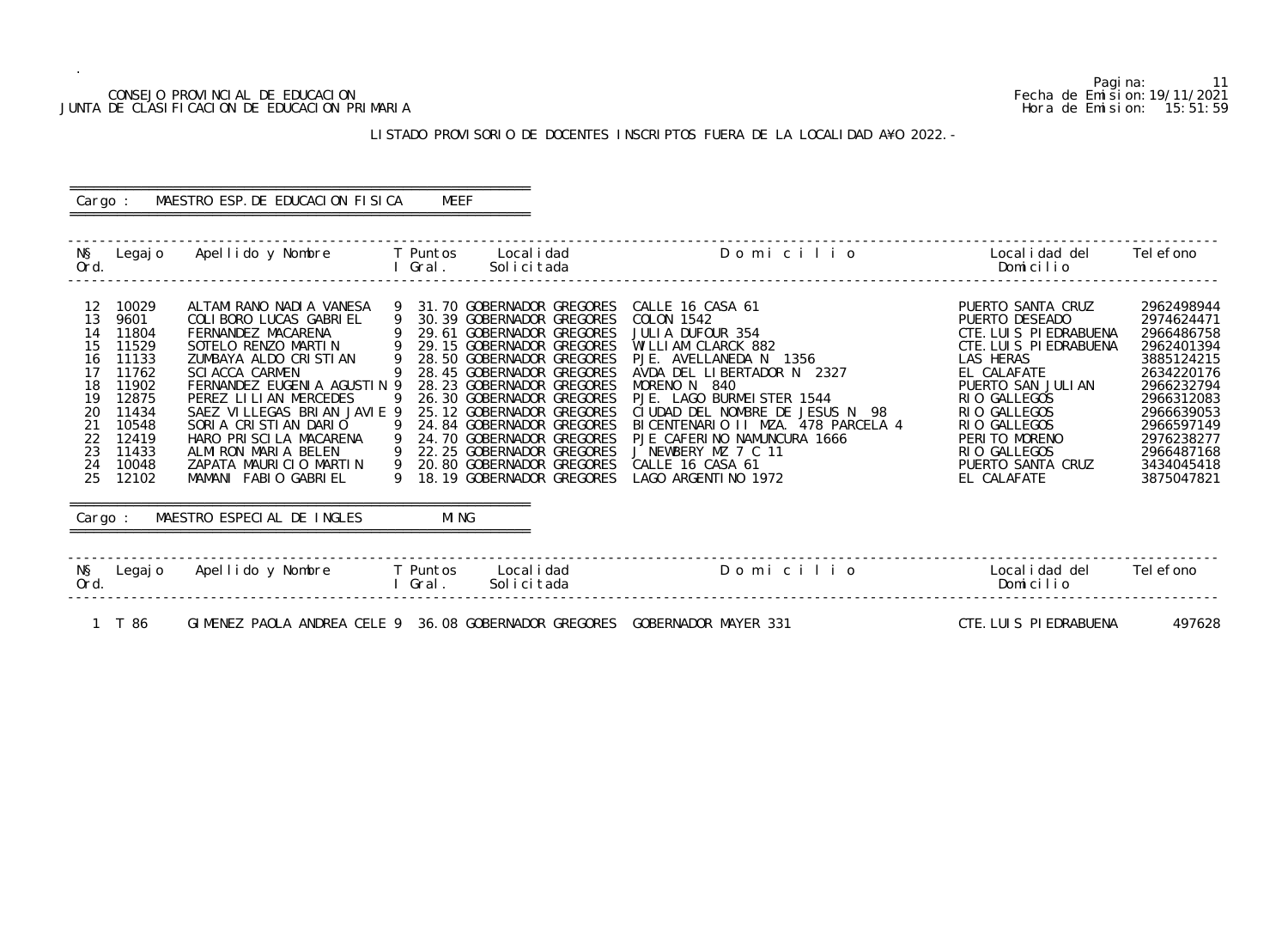# JUNTA DE CLASIFICACION DE EDUCACION PRIMARIA

.

Pagina: 12<br>Fecha de Emision: 19/11/2021 CONSEJO PROVINCIAL DE EDUCACION Fecha de Emision:19/11/2021 LISTADO PROVISORIO DE DOCENTES INSCRIPTOS FUERA DE LA LOCALIDAD A¥O 2022. - ========================================================== Cargo : MAESTRO ESPECIAL DE INGLES MING ========================================================== ------------------------------------------------------------------------------------------------------------------------------------------------- N§ Legajo Apellido y Nombre T Puntos Localidad D o m i c i l i o Localidad del Telefono Ord. I Gral. Solicitada Domicilio ------------------------------------------------------------------------------------------------------------------------------------------------- 2 9628 MOCETTI RUTH NATALI 9 34.18 GOBERNADOR GREGORES SAN LUIS 120 C.OLIVIA - C.SECO 2974942304 3 10828 JANCICH CINTHIA ALEJANDRA 9 34.12 GOBERNADOR GREGORES PUNTA BANDERA N 736 RIO GALLEGOS 2966596343 4 8680 YBARRA MARIA JULIETA 9 33.93 GOBERNADOR GREGORES PJE ENRIQUE PRADO 81 RIO GALLEGOS 2966749120 5 12093 LASCANO KREMER MARIA J 9 19.67 GOBERNADOR GREGORES CALLE 362 N§ 396 EL CALAFATE 1140701232 ========================================================== Cargo : PES LENGUA EXTRANJERA: INGLES IEGB ========================================================== ------------------------------------------------------------------------------------------------------------------------------------------------- N§ Legajo Apellido y Nombre T Puntos Localidad D o m i c i l i o Localidad del Telefono Ord. I Gral. Solicitada Domicilio ------------------------------------------------------------------------------------------------------------------------------------------------- 1 T 86 GIMENEZ PAOLA ANDREA CELE 9 36.08 GOBERNADOR GREGORES GOBERNADOR MAYER 331 CTE.LUIS PIEDRABUENA 497628<br>2 9628 MOCETTI RUTH NATALI 29 34.18 GOBERNADOR GREGORES SAN LUIS 120 C.OLIVIA - C.SECO 2974942304 2 9628 MOCETTI RUTH NATALI 9 34.18 GOBERNADOR GREGORES SAN LUIS 120 C.OLIVIA - C.SECO 2974942304 3 10828 JANCICH CINTHIA ALEJANDRA 9 34.12 GOBERNADOR GREGORES PUNTA BANDERA N 736 RIO GALLEGOS 2966596343 4 8680 YBARRA MARIA JULIETA 9 33.93 GOBERNADOR GREGORES PJE ENRIQUE PRADO 81 RIO GALLEGOS 2966749120 5 12093 LASCANO KREMER MARIA J 9 19.67 GOBERNADOR GREGORES CALLE 362 N§ 396 EL CALAFATE 1140701232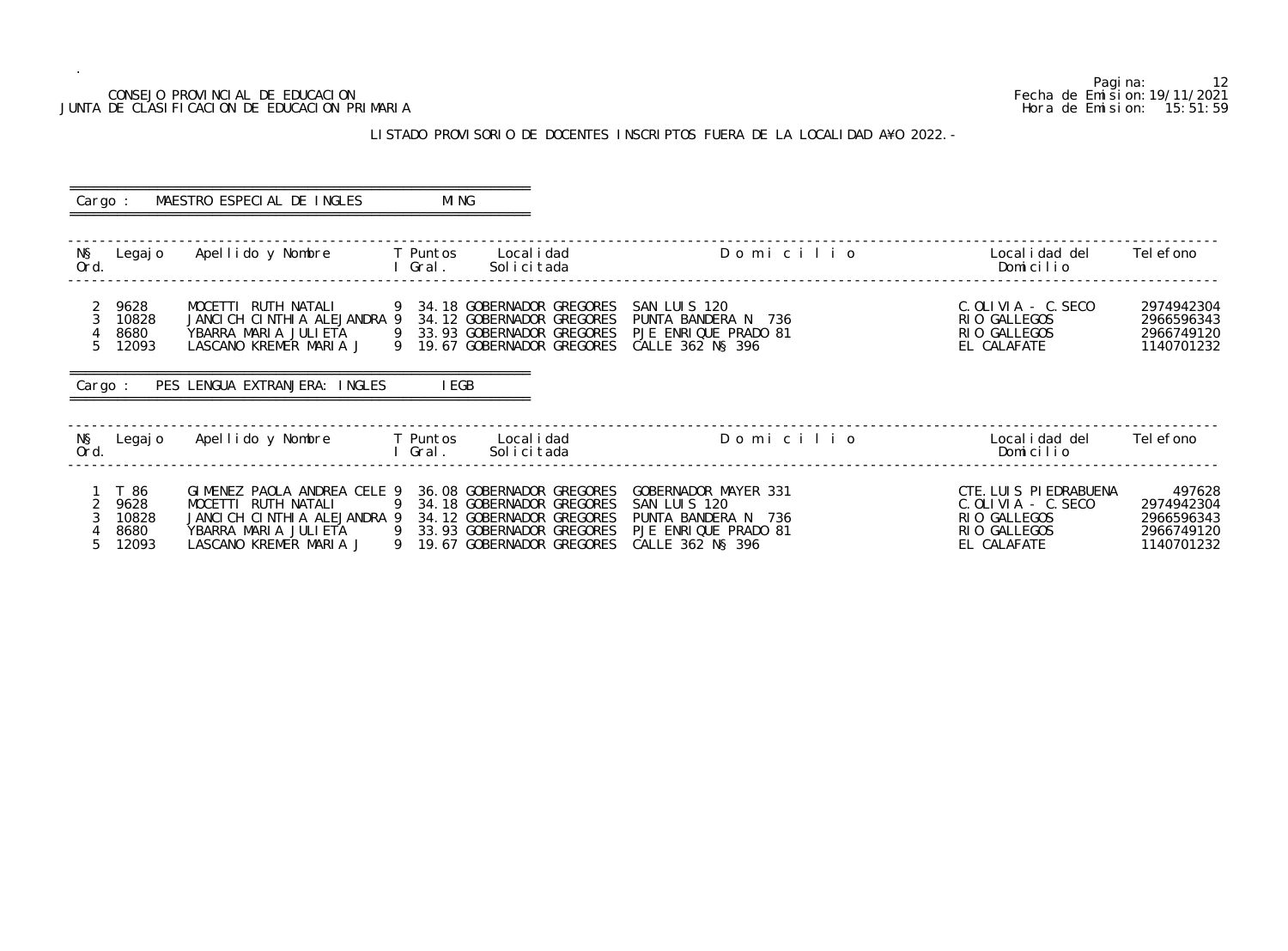## CONSEJO PROVINCIAL DE EDUCACION Fecha de Emision:19/11/2021 JUNTA DE CLASIFICACION DE EDUCACION PRIMARIA Hora de Emision: 15:52:00

# LISTADO PROVISORIO DE DOCENTES INSCRIPTOS FUERA DE LA LOCALIDAD A¥O 2022.-

| Cargo :                                                             | ASIST. MEDIOS A/C GAB. DE INFORMATICA MINF                                                                                                                |                                                                                                                                                                                                                                                                                                                                                                                |                                                                                                                              |                                                                                |
|---------------------------------------------------------------------|-----------------------------------------------------------------------------------------------------------------------------------------------------------|--------------------------------------------------------------------------------------------------------------------------------------------------------------------------------------------------------------------------------------------------------------------------------------------------------------------------------------------------------------------------------|------------------------------------------------------------------------------------------------------------------------------|--------------------------------------------------------------------------------|
| NŞ<br>Legaj o<br>Ord.                                               | Apellido y Nombre     T Puntos                                                                                                                            | Domicilio<br>Local i dad<br>Solicitada<br>l Gral.                                                                                                                                                                                                                                                                                                                              | Localidad del<br>Domicilio                                                                                                   | Tel efono                                                                      |
| 10429<br>T 73<br>3<br>11779<br>12203<br>5<br>11391<br>12351<br>6    | RIQUEL NATALIA EDITH<br>MORALES RAGGHIANTI ANA MA 3<br>BRUNET YANINA VALENTINA<br>YAVEL DANIELA ALEJANDR<br>MAMANI VERONICA ROMINA<br>ARAYA JESUS ROBERTO | 8 28.07 GOBERNADOR GREGORES<br>BELGRANO 1248<br>44.78 GOBERNADOR GREGORES<br>LAGO ARGENTI NO 2261<br>- 3<br>24.41 GOBERNADOR GREGORES<br>MI TRE 1303<br>22.66 GOBERNADOR GREGORES<br>B 20 CASA 18<br>3 18.52 GOBERNADOR GREGORES<br>GDOR MOYANO N<br>675<br>3 14.00 GOBERNADOR GREGORES<br>SAAVEDRA 790                                                                        | PUERTO SAN JULIAN<br>EL CALAFATE<br>PUERTO SAN JULIAN<br>CTE. LUIS PIEDRABUENA<br>CTE. LUIS PIEDRABUENA<br>PUERTO SAN JULIAN | 32567505<br>492942<br>2964564846<br>2966419785<br>2966240118<br>2966479919     |
| Cargo :                                                             | PES EDUCACION TECNOLOGICA                                                                                                                                 | ETEG                                                                                                                                                                                                                                                                                                                                                                           |                                                                                                                              |                                                                                |
| NŞ<br>Ord.                                                          | Legajo Apellido y Nombre T Puntos Localidad                                                                                                               | Domicilio<br>Solicitada<br>l Gral.                                                                                                                                                                                                                                                                                                                                             | Local i dad del<br>Domicilio                                                                                                 | Tel efono                                                                      |
| $T$ 32/50<br>10892<br>T <sub>2</sub><br>10464<br>T 42<br>11074<br>6 | $\overline{9}$<br>GUZMAN EDY BANESA<br>FARINA EZEQUIEL ALBERTO<br>FLEYTAS FABIAN ALEJANDRO 9<br>SALVATI ERRA HERNAN EMILIA 9<br>SOLIS GUIDO LUIS          | B SAN MARTIN - CALLE USHUAIA N 1959<br>GALLEGUILLO JOSE PAUL 9 42.14 GOBERNADOR GREGORES<br>ESTRADA 586<br>39.67 GOBERNADOR GREGORES<br>$\overline{9}$<br>37.04 GOBERNADOR GREGORES<br>SAN JUAN BOSCO 1133<br>32.76 GOBERNADOR GREGORES<br>BICENTENARIO MZA 489 L 8<br>32.36 GOBERNADOR GREGORES<br>CONDOR ANDINO M3 P7<br>26.46 GOBERNADOR GREGORES<br>HI POLITO YRIGOYEN 346 | 28 NOV/ROSP/T. VI EJO<br>RIO GALLEGOS<br>PUERTO SANTA CRUZ<br>RIO GALLEGOS<br>HI POLI TO YRI GOYEN<br>RIO GALLEGOS           | 2966342928<br>2966511689<br>15498546<br>2966636398<br>2963490226<br>3794273481 |

Pagina: 13<br>Fecha de Emision: 19/11/2021<br>Hora de Emision: 15: 52: 00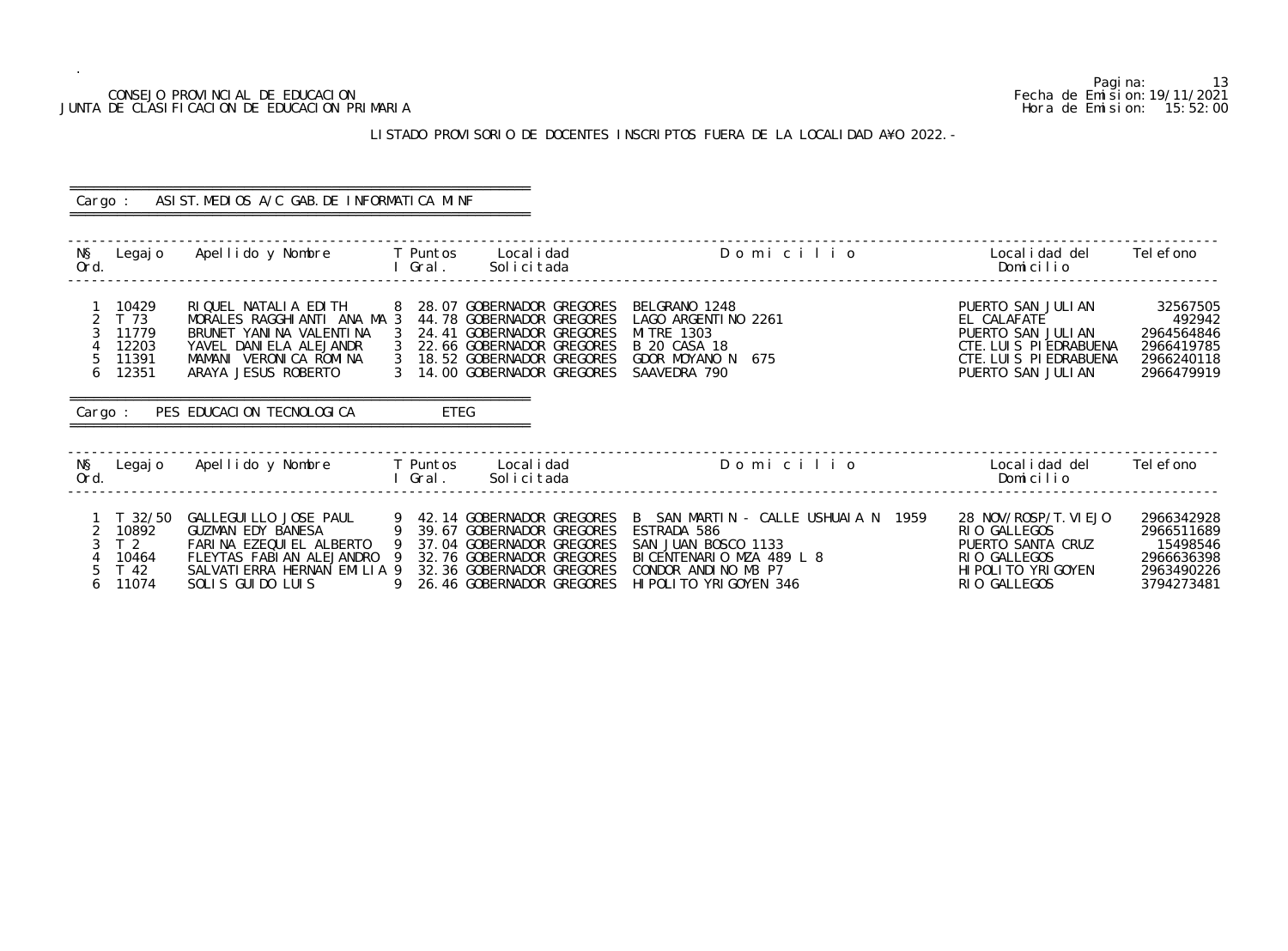Pagina: 14 CONSEJO PROVINCIAL DE EDUCACION Fecha de Emision:19/11/2021 JUNTA DE CLASIFICACION DE EDUCACION PRIMARIA **Hora de Emision:** 15:52:00 ------------------------------------------------------------------------------------------------------------------------------------------------- 2 11745 PUERTO SAN JULIAN 2966212560<br>
LOS ANTIGUOS 2966612663 ------------------------------------------------------------------------------------------------------------------------------------------------- ------------------------------------------------------------------------------------------------------------------------------------------------- CTE. LUIS PIEDRABUENA 15608155<br>EL CALAFATE 495463

# LISTADO PROVISORIO DE DOCENTES INSCRIPTOS FUERA DE LA LOCALIDAD A¥O 2022.-

| Cargo :                                                                                                                                                       | PES FORMACION ETICA Y CIUDADANA                                                                                                                                                                           | FEGB                                                                                                                                                                                                                                                                                                                                                                                                                                                                                |                                                                                                                                                                                                                                  |                                                                                                                                                                                                                      |                                                                                                                                 |
|---------------------------------------------------------------------------------------------------------------------------------------------------------------|-----------------------------------------------------------------------------------------------------------------------------------------------------------------------------------------------------------|-------------------------------------------------------------------------------------------------------------------------------------------------------------------------------------------------------------------------------------------------------------------------------------------------------------------------------------------------------------------------------------------------------------------------------------------------------------------------------------|----------------------------------------------------------------------------------------------------------------------------------------------------------------------------------------------------------------------------------|----------------------------------------------------------------------------------------------------------------------------------------------------------------------------------------------------------------------|---------------------------------------------------------------------------------------------------------------------------------|
| Ord.                                                                                                                                                          | N§ Legajo Apellido y Nombre T Puntos Localidad                                                                                                                                                            | eral Grall .<br>Solicitada                                                                                                                                                                                                                                                                                                                                                                                                                                                          | Domicilio                                                                                                                                                                                                                        | Local i dad del<br>Domicilio                                                                                                                                                                                         | Tel efono                                                                                                                       |
| 10831<br>$\overline{2}$<br>11735<br>3<br>11445<br>$\overline{4}$<br>10818                                                                                     | DIAZ RAUL HORACIO                                                                                                                                                                                         | 9 26.80 GOBERNADOR GREGORES B 122 VIV CASA 24                                                                                                                                                                                                                                                                                                                                                                                                                                       | DANIEL CAMERON 1686                                                                                                                                                                                                              | RIO GALLEGOS<br>PUERTO SAN JULIAN<br>LOS ANTI GUOS<br>RIO GALLEGOS                                                                                                                                                   | 2966527137<br>2966212560<br>2966612663<br>2966722858                                                                            |
| Cargo :                                                                                                                                                       | MAESTRO DE SECCION ADULTOS                                                                                                                                                                                | <b>MSAD</b>                                                                                                                                                                                                                                                                                                                                                                                                                                                                         |                                                                                                                                                                                                                                  |                                                                                                                                                                                                                      |                                                                                                                                 |
| Ord.                                                                                                                                                          | N§ Legajo Apellido y Nombre T Puntos                                                                                                                                                                      | Local i dad<br>l Gral.<br>Solicitada                                                                                                                                                                                                                                                                                                                                                                                                                                                | Domicilio                                                                                                                                                                                                                        | Localidad del<br>Domicilio                                                                                                                                                                                           | Tel efono                                                                                                                       |
| 1 T 94<br>2 T 73<br>3<br>T 57<br>T <sub>2</sub><br>TAD <sub>1</sub><br>5<br>T <sub>4</sub><br>6<br>T 29<br>8<br>T 46<br>9<br>T 66<br>TAD12<br>10<br>11 TAD 11 | HERRERA LAI LA GABRI ELA<br>MORALES RAGGHIANTI ANA MA 9<br>GEREZ SILVIA SUSANA<br>GONZALEZ AMANDA INES<br>WILCHE ROSANA INES<br>BRAGAGNINI MARIELA RAQUEL 9<br>DUARTE JUANA<br>SANDOVAL CLAUDIA VI VI ANA | 9 51.25 GOBERNADOR GREGORES<br>50.85 GOBERNADOR GREGORES<br>$\overline{9}$<br>49.68 GOBERNADOR GREGORES<br>48.87 GOBERNADOR GREGORES<br>$\overline{9}$<br>9 48.24 GOBERNADOR GREGORES<br>48.19 GOBERNADOR GREGORES<br>9<br>47.26 GOBERNADOR GREGORES<br>DUARTE JUANA<br>CASTRO ANGELICA B 9 47.08 GOBERNADOR GREGORES<br>NAVES ANALIA<br>SEMINO MARIA ELIZABETH 9 46.98 GOBERNADOR GREGORES<br>SEMINO MARIA ELIZABETH 9 46.98 GOBERNADOR GREGORES<br>9<br>46.91 GOBERNADOR GREGORES | LOS ¥IRES 502<br>LAGO ARGENTI NO 2261<br>SARGENTO BENITEZ N 180<br>SANTI AGO DEL ESTERO 617<br>EUROPA N 1119<br>LAVALLE N 1159<br>AVDA BELGRANO OESTE 95<br>RIQUELME 2174<br>PUEYRREDON 248<br>BELGRANO N 728<br>JUSTO ALZUA 865 | LOS ANTI GUOS<br>EL CALAFATE<br>$C.$ OLIVIA - $C.$ SECO<br>PUERTO SANTA CRUZ<br>RIO GALLEGOS<br>PUERTO SAN JULIAN<br>CTE. LUIS PIEDRABUENA<br>RIO GALLEGOS<br>PUERTO DESEADO<br>CTE. LUIS PIEDRABUENA<br>EL CALAFATE | 154143484<br>492942<br>4858296<br>2966595937<br>2966551497<br>452481<br>2974186374<br>425651<br>155939785<br>15608155<br>495463 |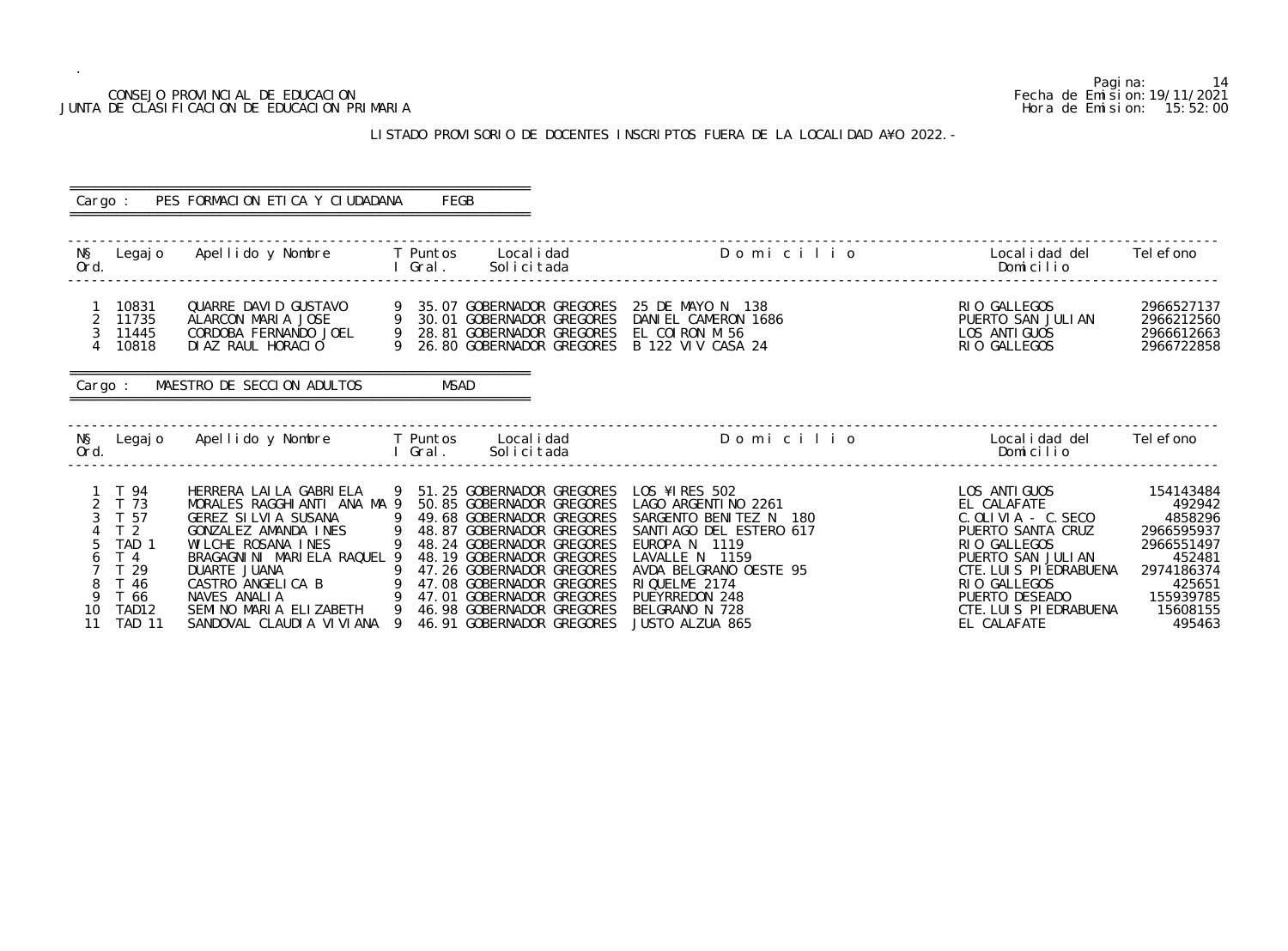# CONSEJO PROVINCIAL DE EDUCACION Fecha de Emision:19/11/2021 JUNTA DE CLASIFICACION DE EDUCACION PRIMARIA

Pagina: 15

| O           | Localidad del Telefono<br>Domicilio                                                                                                                                                                                                                                               |                                                                                                                                                                |
|-------------|-----------------------------------------------------------------------------------------------------------------------------------------------------------------------------------------------------------------------------------------------------------------------------------|----------------------------------------------------------------------------------------------------------------------------------------------------------------|
| VIV CASA 11 | PUERTO SAN JULIAN<br>PUERTO DESEADO<br>RIO GALLEGOS<br>EL CALAFATE<br>CTE. LUIS PIEDRABUENA<br>CTE. LUIS PIEDRABUENA<br>GALLEGOS<br>RI 0<br><b>GALLEGOS</b><br>RI 0<br>$C.$ OLIVIA - $C.$ SECO<br>LOS ANTI GUOS<br>EL CHALTEN<br>GALLEGOS<br>RI O                                 | 2966229512<br>154609598<br>2966499356<br>491019<br>15635739<br>385745<br>2966319898<br>439779<br>2974243420<br>2974330851<br>493259<br>15515402                |
| 27          | PUERTO SAN JULIAN<br><b>CHALTEN</b><br>PUERTO SAN JULIAN<br>LOS ANTI GUOS<br><b>GALLEGOS</b><br>RI 0<br>PUERTO SANTA CRUZ<br>PUERTO SAN JULIAN<br>RIO GALLEGOS<br>C. OLIVIA - C. SECO<br>RIO GALLEGOS<br>TURBI 0-J. DUFOUR<br>RI 0<br><b>LAS HERAS</b><br><b>GALLEGOS</b><br>RI 0 | 453058<br>2966270098<br>453039<br>2975407380<br>2966350365<br>2966339058<br>1556734<br>15612601<br>2974328617<br>427060<br>2902402042<br>154272341<br>15647997 |

### LISTADO PROVISORIO DE DOCENTES INSCRIPTOS FUERA DE LA LOCALIDAD A¥O 2022.-

 ------------------------------------------------------------------------------------------------------------------------------------------------- N§ Legajo Apellido y Nombre T Puntos Localidad Domicili Ord. I Gral. Solicitada Domicilio ------------------------------------------------------------------------------------------------------------------------------------------------- 12 T 4 GUZMAN DIANA ELIZABETH 9 46.87 GOBERNADOR GREGORES BROWN 1888<br>13 T 66 CORONEL MARTINEZ GISELA A 9 46.75 GOBERNADOR GREGORES 25 DE MAYO 13 T 66 CORONEL MARTINEZ GISELA A 9 46.75 GOBERNADOR GREGORES 25 DE MAYO N 669<br>14 TAD 1 VALIENTE ROSSANA EUGENIA 9 46.33 GOBERNADOR GREGORES CEPEDA N 1182 14 TAD 1 VALIENTE ROSSANA EUGENIA 9 46.33 GOBERNADOR GREGORES CEPEDA N 1182 RIO GALLEGOS 2966499356 15 TAD 11 SCHNABL ROSA MARIA 9 45.55 GOBERNADOR GREGORES AV. LIBERTADOR N 2520 EL CALAFATE 491019 16 T 6 ELAL MARIA JOSE 9 45.51 GOBERNADOR GREGORES GOBERNADOR LISTA 455 CTE.LUIS PIEDRABUENA 15635739 17 T 6 GALLOSO LIDIA MABEL 9 45.46 GOBERNADOR GREGORES B ALEM 829 CTE.LUIS PIEDRABUENA 385745 18 T 44 AGUERO EVANGELINA PAULA 9 45.17 GOBERNADOR GREGORES ROMUALDO D ANDREA 825 B 58 VIV CASA 11 RIO GALLEGOS 2966319898 19 T 70 LARUFFA SANDRA MABEL 9 44.87 GOBERNADOR GREGORES B 160 VIV CASA N 84 RIO GALLEGOS 439779 20 7469 FOITZICK SANDRA B. 9 44.66 GOBERNADOR GREGORES PJE. MENDOZA CASA 16 C.OLIVIA - C.SECO 2974243420 21 5184 MORAL LANDARIA MARIA TERE 9 44.22 GOBERNADOR GREGORES HEROES DE MALVINAS N 134 LOS ANTIGUOS 2974330851 22 T 59 GAUNA CARMEN ALICIA 9 43.78 GOBERNADOR GREGORES PJE LOS ALAMOS 85 EL CHALTEN 493259 23 T 81 CARO MARLEN ROXANA 9 43.77 GOBERNADOR GREGORES PIONERO HUGO MU IZ 984 RIO GALLEGOS 15515402 24 T 75 CORONEL CARLA VIVIANA 9 43.76 GOBERNADOR GREGORES PELLEGRINI N 1262 PUERTO SAN JULIAN 453058 25 T 59 HERNANDEZ FERNANDA VALERI 9 43.44 GOBERNADOR GREGORES LOS HUEMULES 152 EL CHALTEN 2966270098 26 T 4 BEHM GLADYS ALICIA 9 43.19 GOBERNADOR GREGORES SAAVEDRA N 659 PUERTO SAN JULIAN 453039 20 T 1<br>27 T 17 BATTISTI ALBERTO BASILIO 9 42.00 GOBERNADOR GREGORES RICARDO RICKEMBEAG 559<br>28 10130 SANCHEZ MARIA SOLEDAD 9 41.92 GOBERNADOR GREGORES DON BOSCO 943 28 10130 SANCHEZ MARIA SOLEDAD 9 41.92 GOBERNADOR GREGORES DON BOSCO 943 RIO GALLEGOS 2966350365 29 T 2 YBANEZ GLORIA MONICA 9 41.85 GOBERNADOR GREGORES TUCUMAN 282 PUERTO SANTA CRUZ 2966339058 30 TAD 9 GONZALEZ HUGO ROLANDO 9 41.83 GOBERNADOR GREGORES PJE JOAQUIN RODRIGUEZ N 1427 PUERTO SAN JULIAN 1556734 31 T 39 DIARTES RAMON ANTONIO 9 41.63 GOBERNADOR GREGORES MAGALLANES 335 RIO GALLEGOS 15612601 32 T 28 VILLANUEVA RAMON ALBERTO 9 41.40 GOBERNADOR GREGORES B ROTARY 23 CASA N 163 C.OLIVIA - C.SECO 2974328617 33 T 70 SCALZI EVANS MARIA ALEJAN 9 41.29 GOBERNADOR GREGORES CASEROS N 1307 RIO GALLEGOS RIO GALLEGOS 427060 34 8511 GILABERT NORMA BEATRIZ 9 41.29 GOBERNADOR GREGORES GOB LOLOS C4 Bø TREBOLES RIO TURBIO-J.DUFOUR 2902402042 35 T 53 FERNANDEZ RAQUEL CATALINA 9 41.25 GOBERNADOR GREGORES ROCA 167<br>36 T 63 CHALIN MARIA EUGENIA 9 41.13 GOBERNADOR GREGORES OSCAR SMI CHALIN MARIA EUGENIA 9 41.13 GOBERNADOR GREGORES OSCAR SMITH N 846

### ========================================================== Cargo : MAESTRO DE SECCION ADULTOS MSAD ==========================================================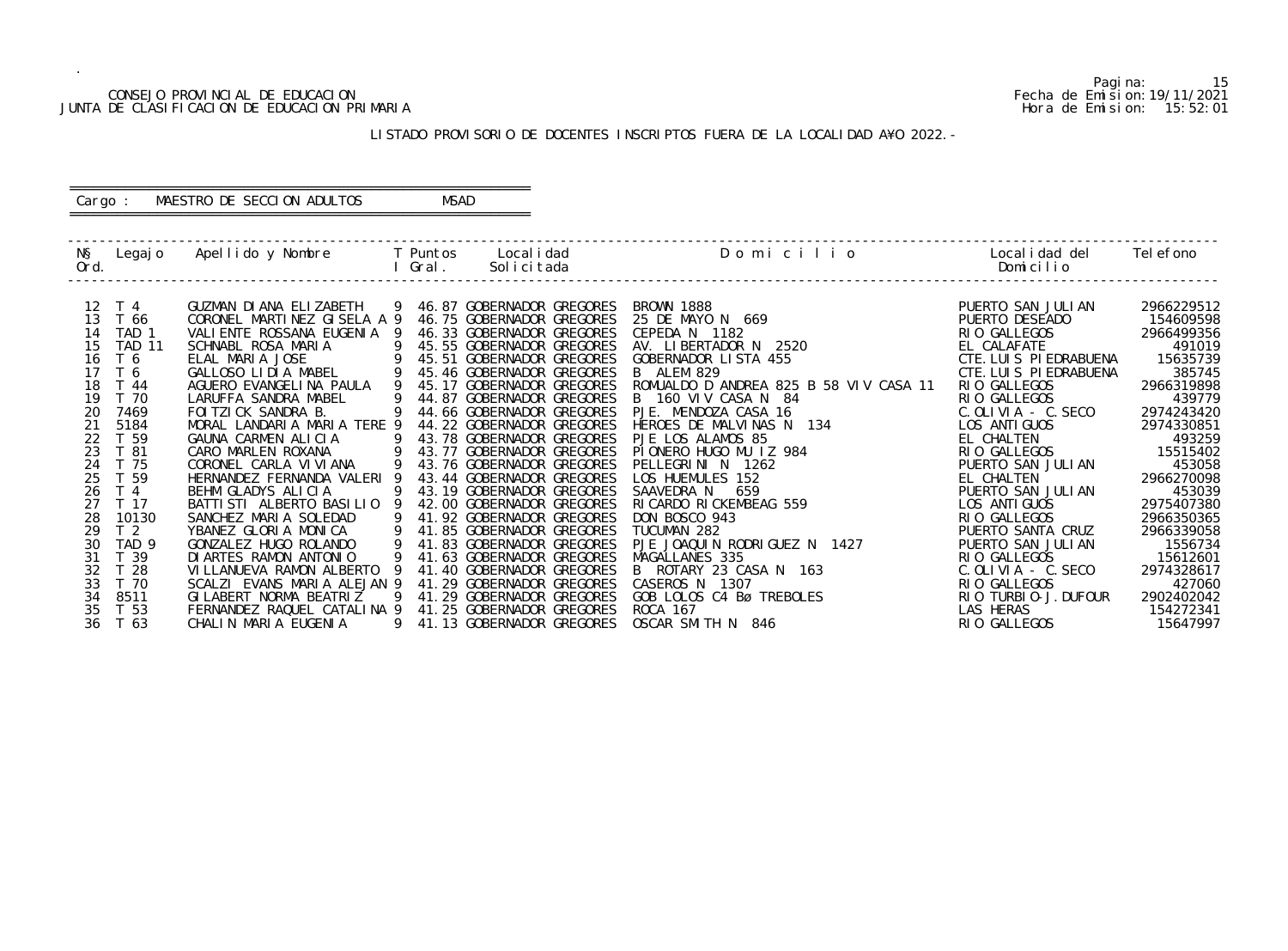# CONSEJO PROVINCIAL DE EDUCACION (CONSEJO PROVINCIAL DE EDUCACION FECHA DE ENÍMENTA E EN EMISION: 19/11/2021 Fecha de Emision: 19/11/2021<br>DE CLASIFICACION DE EDUCACION PRIMARIA (15:52:02 PHOTA de Emision: 15:52:02 PHOTA de JUNTA DE CLASIFICACION DE EDUCACION PRIMARIA

.

Pagina: 16

| Localidad del Telefono<br>O<br>Domicilio<br>RIO GALLEGOS<br>RI <sub>0</sub><br>GALLEGOS<br>RIO GALLEGOS<br>PUERTO SAN JULIAN<br>RIO GALLEGOS<br>GALLEGOS<br>RI 0<br>PUERTO SAN JULIAN<br>PUERTO SAN JULIAN<br>CTE. LUIS PIEDRABUENA<br>PUERTO SAN JULIAN<br>PUERTO SAN JULIAN<br>LOS ANTI GUOS<br>2975019720<br><b>GALLEGOS</b><br>RI 0<br>PUERTO SAN JULIAN<br>CTE. LUIS PIEDRABUENA<br>PUERTO SAN JULIAN<br>PUERTO SAN JULIAN<br>C. OLIVIA - C. SECO<br>RIO GALLEGOS<br>PUERTO SANTA CRUZ<br>EL CALAFATE<br>LOS.<br><b>ANTI GUOS</b><br>20)<br>LAS HERAS<br><b>GALLEGOS</b><br>RI 0 |  |                                                                                                                                                                          |
|---------------------------------------------------------------------------------------------------------------------------------------------------------------------------------------------------------------------------------------------------------------------------------------------------------------------------------------------------------------------------------------------------------------------------------------------------------------------------------------------------------------------------------------------------------------------------------------|--|--------------------------------------------------------------------------------------------------------------------------------------------------------------------------|
|                                                                                                                                                                                                                                                                                                                                                                                                                                                                                                                                                                                       |  |                                                                                                                                                                          |
|                                                                                                                                                                                                                                                                                                                                                                                                                                                                                                                                                                                       |  | 2966587992<br>2966418669<br>424454<br>15306824<br>2966700154<br>2966582644<br>2966671499<br>2966684552<br>2975402204<br>414467<br>2966229470                             |
| EL CALAFATE                                                                                                                                                                                                                                                                                                                                                                                                                                                                                                                                                                           |  | 15607491<br>2966579188<br>497964<br>581295<br>2966633203<br>2974854893<br>2966576673<br>2966645320<br>2966389011<br>3445491364<br>2976213050<br>2966228690<br>2214559685 |

### LISTADO PROVISORIO DE DOCENTES INSCRIPTOS FUERA DE LA LOCALIDAD A¥O 2022.-

 ------------------------------------------------------------------------------------------------------------------------------------------------- N§ Legajo Apellido y Nombre T Puntos Localidad Domicili Ord. I Gral. Solicitada Domicilio ------------------------------------------------------------------------------------------------------------------------------------------------- 37 T 33 DIAZ ROSA MAGDALENA 9 41.03 GOBERNADOR GREGORES CALLE 31 C19 BøPATAGONIA RIO GALLEGOS 2966587992 38 T 15 GONZALEZ ISABEL DEL V 9 40.80 GOBERNADOR GREGORES PREF NAVAL ARG 628 RIO GALLEGOS 2966418669 39 T 78 TEJADA MARIA BEATRIZ 9 40.65 GOBERNADOR GREGORES B 499 CASA 340 RIO GALLEGOS 424454 40 T 4 FRACASSO LAURA MARIA LUZ 9 40.35 GOBERNADOR GREGORES CHACRA N 9<br>41 9891 ACU¥A MARIA OFELIA 9 40.29 GOBERNADOR GREGORES ENTRE RIOS N 23 41 9891 ACU¥A MARIA OFELIA 9 40.29 GOBERNADOR GREGORES ENTRE RIOS N 23 RIO GALLEGOS 2966700154 42 6966 MEDINA ALBERTO ALEJANDRO 9 40.27 GOBERNADOR GREGORES MARIANO MORENO 548 DPTO A RIO GALLEGOS 2966582644 43 T 75 ANDRADE GALINDO LORENA PA 9 40.27 GOBERNADOR GREGORES PJE. CONSTITUYENTES 1929<br>44 T 75 GAGGIOLI BETIANA DANIELA 9 40.19 GOBERNADOR GREGORES CAMERON 1454 44 T 75 GAGGIOLI BETIANA DANIELA 9 40.19 GOBERNADOR GREGORES CAMERON 1454 PUERTO SAN JULIAN 2966684552 45 T 6 GONZALEZ DIANA MARIA DEL 9 39.87 GOBERNADOR GREGORES E CTE.LUIS PIEDRABUENA 2975402204 46 TAD 9 ROJAS MIRTA CRISTINA 939.69 GOBERNADOR GREGORES URQUIZA 835 PUERTO SAN JULIAN 414467 47 T 75 GARCIA PATRICIA MARIANA 9 39.25 GOBERNADOR GREGORES LAVALLE N 1935 PUERTO SAN JULIAN 2966229470 48 7742 NAVARTA JOSE LUIS 9 39.04 GOBERNADOR GREGORES PJE SENASDOR MOLINA 635 LOS ANTIGUOS 2975019720 49 8018 VEGA VILMA MABEL 9 38.71 GOBERNADOR GREGORES DON BOSCO 134 DEPTO 1 RIO GALLEGOS 15607491 50 T 4 YURQUINA GLADYS GABRIELA 9 38.64 GOBERNADOR GREGORES HIPOLITO IRIGOYEN 1768 PUERTO SAN JULIAN 2966579188 51 T 6 GOMEZ SANDRA MARYSOL 9 38.61 GOBERNADOR GREGORES VALENTIN GEIBEG N 37 CTE.LUIS PIEDRABUENA 497964 52 T 75 PAREDES LAURA KATHERINA 9 38.52 GOBERNADOR GREGORES FLORIDA BLANCA 1880 PUERTO SAN JULIAN 581295 53 T 4 PIAZZA LUIS ESTEBAN 9 38.20 GOBERNADOR GREGORES PELLEGRINI 753 PUERTO SAN JULIAN 2966633203 54 T 65 QUIROGA ANTONIO ERNESTO 9 37.34 GOBERNADOR GREGORES B ROTARY 23 - CASA N 134 C.OLIVIA - C.SECO 2974854893 55 6789 PASTOR ALEJANDRA GABRIELA 9 37.34 GOBERNADOR GREGORES MASCARELLO 58 DPTO 2 RIO GALLEGOS 2966576673 56 TAD 17 VALDEZ CARLOS ANTONIO 9 37.29 GOBERNADOR GREGORES CATAMARCA 291 PUERTO SANTA CRUZ 2966645320 57 6698 LAGORIO NAHUEL MATIAS 9 36.90 GOBERNADOR GREGORES INDEPENDENCIA 2748 EL CALAFATE 2966389011 58 8517 ARREYGADA LUCIANA MARIA D 9 36.85 GOBERNADOR GREGORES EL COIR N 56 LOS ANTIGUOS 3445491364 59 T 77 MAZA MARIA ALEJANDRA 9 36.81 GOBERNADOR GREGORES MOYANO S/N (MZA 273 SOLAR 20) LAS HERAS 2976213050 60 9595 ROBLEDO ALBEIRO VERONICA 9 36.57 GOBERNADOR GREGORES RAMON Y CAJAL 2426 RIO GALLEGOS ROBLEGOS 2966228690 61 10178 WILCHE GRISELDA VIVIANA 9 36.48 GOBERNADOR GREGORES CALLE 1003 Nø494

### ========================================================== Cargo : MAESTRO DE SECCION ADULTOS MSAD ==========================================================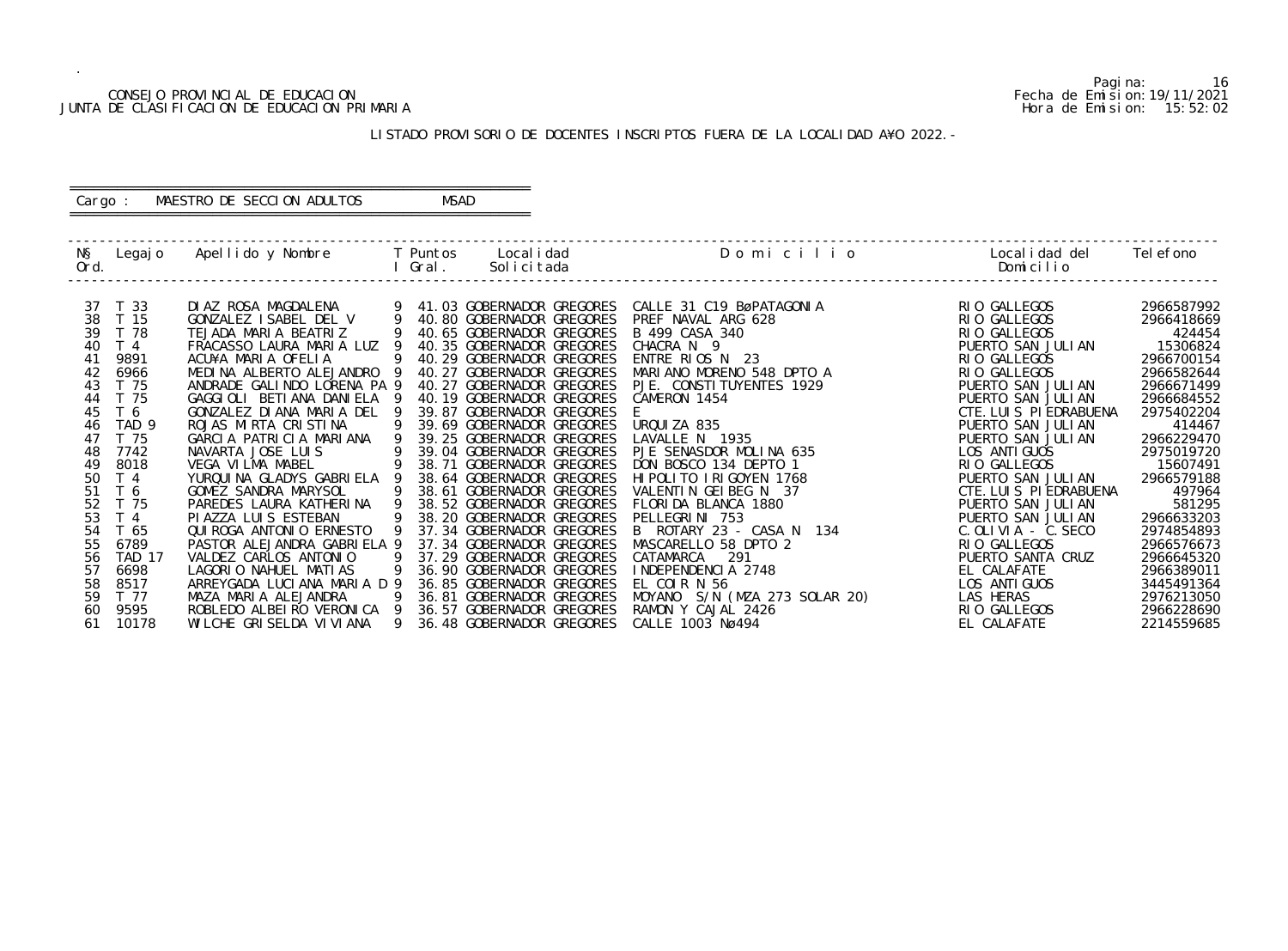# CONSEJO PROVINCIAL DE EDUCACION Fecha de Emision:19/11/2021<br>DE CLASIFICACION DE EDUCACION PRIMARIA FECHA DE SOLO 2021 FOR SION: 15:52:02 JUNTA DE CLASIFICACION DE EDUCACION PRIMARIA

.

### LISTADO PROVISORIO DE DOCENTES INSCRIPTOS FUERA DE LA LOCALIDAD A¥O 2022.-

### ========================================================== Cargo : MAESTRO DE SECCION ADULTOS MSAD ==========================================================

 ------------------------------------------------------------------------------------------------------------------------------------------------- N§ Legajo Apellido y Nombre T Puntos Localidad D o m i c i l i o Localidad del Telefono Ord. I Gral. Solicitada Domicilio ------------------------------------------------------------------------------------------------------------------------------------------------- 62 8841 QUINTEROS AROBIO CLAUDIA 9 36.37 GOBERNADOR GREGORES FRANK LEURIS 310 PUERTO SANTA CRUZ 2966468608 63 9399 PEREZ AIDA VERONICA 9 35.50 GOBERNADOR GREGORES BICENTENARIO II CASA 5 RIO GALLEGOS 2966553380 64 9360 FERNANDEZ LUIS ALBERTO 9 35.47 GOBERNADOR GREGORES AV ESPA A N 168 - DPTO 2 CTE.LUIS PIEDRABUENA 1563573478 65 8390 SANTILLAN MERCEDES FABIAN 9 35.03 GOBERNADOR GREGORES MADAME CURIE 2513 RIO GALLEGOS 2966486540 66 10253 ALMONACID ANALIA NATALIA 9 34.79 GOBERNADOR GREGORES PJE. ANGEL SAVIO 39<br>67 8551 SALTO ARIEL SALVADOR 9 34.15 GOBERNADOR GREGORES BELGRANO 469 67 8551 SALTO ARIEL SALVADOR 9 34.15 GOBERNADOR GREGORES BELGRANO 469 CTE.LUIS PIEDRABUENA 2966227568 68 10663 RAMOS ELSA 9 33.88 GOBERNADOR GREGORES HIPOLITO YRIGOYEN 346 RIO GALLEGOS 3885749519 69 T 72 VAZQUEZ TAMARA VANINA 9 33.64 GOBERNADOR GREGORES OHIGGINS 1647 PERITO MORENO 432517 70 8764 BRITEZ LAURA ROXANA 9 33.55 GOBERNADOR GREGORES WILLIAMS CLARK 453 CTE.LUIS PIEDRABUENA 2966314399 71 T 4 HERNANDEZ JESSICA MARION 9 33.28 GOBERNADOR GREGORES PJE NIETO 1620 DPTO 2 PUERTO SAN JULIAN 2966658126 72 9336 LOPEZ PAULA ELADIA 9 32.05 GOBERNADOR GREGORES PJE ZAPIOLA 273 CTE.LUIS PIEDRABUENA 1569052013 73 9682 PEREYRA ADRIANA PRISCILA 9 30.85 GOBERNADOR GREGORES AVDA PERON 1807 PERITO MORENO 2966221384 74 8796 ROLDAN ROQUE ANTONIO 9 29.97 GOBERNADOR GREGORES Bø BICENTENARIO ESC 36 P1 DPTO A PUERTO DESEADO 2974047554 75 10864 PINTO ALBA ELIZABETH 9 29.57 GOBERNADOR GREGORES CALLE 9 DE JULIO N 1802 PERITO MORENO 2976256498 76 11085 PRADO SONIA ROMINA 9 29.17 GOBERNADOR GREGORES ITUZAINGO 945 RIO GALLEGOS 2966650408 77 10601 FLORES MARIA EUGENIA 9 28.56 GOBERNADOR GREGORES BELGRANO S/N TRES LAGOS 3804440322 78 11036 ZAVALEY CORINA DEL TRANSI 9 26.28 GOBERNADOR GREGORES 13 DE JULIO 384 B BELGRANO RIO GALLEGOS 2966597614 79 10921 PINTO EDUARDO OMAR 9 26.13 GOBERNADOR GREGORES GENDARMERIA NACIONAL 628 PERITO MORENO 2975415823 80 10291 OVIEDO CUARANTA JULIETA S 9 25.79 GOBERNADOR GREGORES SAN J. BOSCO 1133 PUERTO SANTA CRUZ 2966507237 81 11337 GOMEZ GABRIELA RAQUEL 9 24.98 GOBERNADOR GREGORES RIVADAVIA N 1183 PUERTO SAN JULIAN 2966228082 82 10700 PINTOS DOMINGO DAVID 9 24.91 GOBERNADOR GREGORES PJE BLANCA CABRERA 2082 PUERTO SAN JULIAN 2966724184 83 10961 SALINAS ROMINA GABRIELA 9 21.38 GOBERNADOR GREGORES COLON N 1858 PERITO MORENO 3704647920 84 11160 CONDORI LILIANA VERONICA 9 19.91 GOBERNADOR GREGORES SAENZ PE¥A 748 CTE.LUIS PIEDRABUENA 1132998990

Pagina: 17<br>Fecha de Emision: 19/11/2021

| Ó     | Localidad del Telefono<br>Domicilio                                                                                                                                                                                                                                                                                                                                                                                                                                   |                                                                                                                                                                                                                                                                                                                            |
|-------|-----------------------------------------------------------------------------------------------------------------------------------------------------------------------------------------------------------------------------------------------------------------------------------------------------------------------------------------------------------------------------------------------------------------------------------------------------------------------|----------------------------------------------------------------------------------------------------------------------------------------------------------------------------------------------------------------------------------------------------------------------------------------------------------------------------|
| PTO A | PUERTO SANTA CRUZ<br>RIO GALLEGOS<br>CTE. LUIS PIEDRABUENA<br>RIO GALLEGOS<br>PUERTO SANTA CRUZ<br>CTE. LUIS PIEDRABUENA<br>RIO GALLEGOS<br>PERITO MORENO<br>CTE. LUIS PIEDRABUENA<br>PUERTO SAN JULIAN<br>CTE. LUIS PIEDRABUENA<br>PERITO MORENO<br>PUERTO DESEADO<br>PERITO MORENO<br>RIO GALLEGOS<br>TRES LAGOS<br>GALLEGOS<br>RI 0.<br>MORENO<br>PFRI TO<br>PUERTO SANTA CRUZ<br>PUERTO SAN JULIAN<br>PUERTO SAN JULIAN<br>PERITO MORENO<br>CTE. LUIS PIEDRABUENA | 2966468608<br>2966553380<br>1563573478<br>2966486540<br>2975084682<br>2966227568<br>3885749519<br>432517<br>2966314399<br>2966658126<br>1569052013<br>2966221384<br>2974047554<br>2976256498<br>2966650408<br>3804440322<br>2966597614<br>2975415823<br>2966507237<br>2966228082<br>2966724184<br>3704647920<br>1132998990 |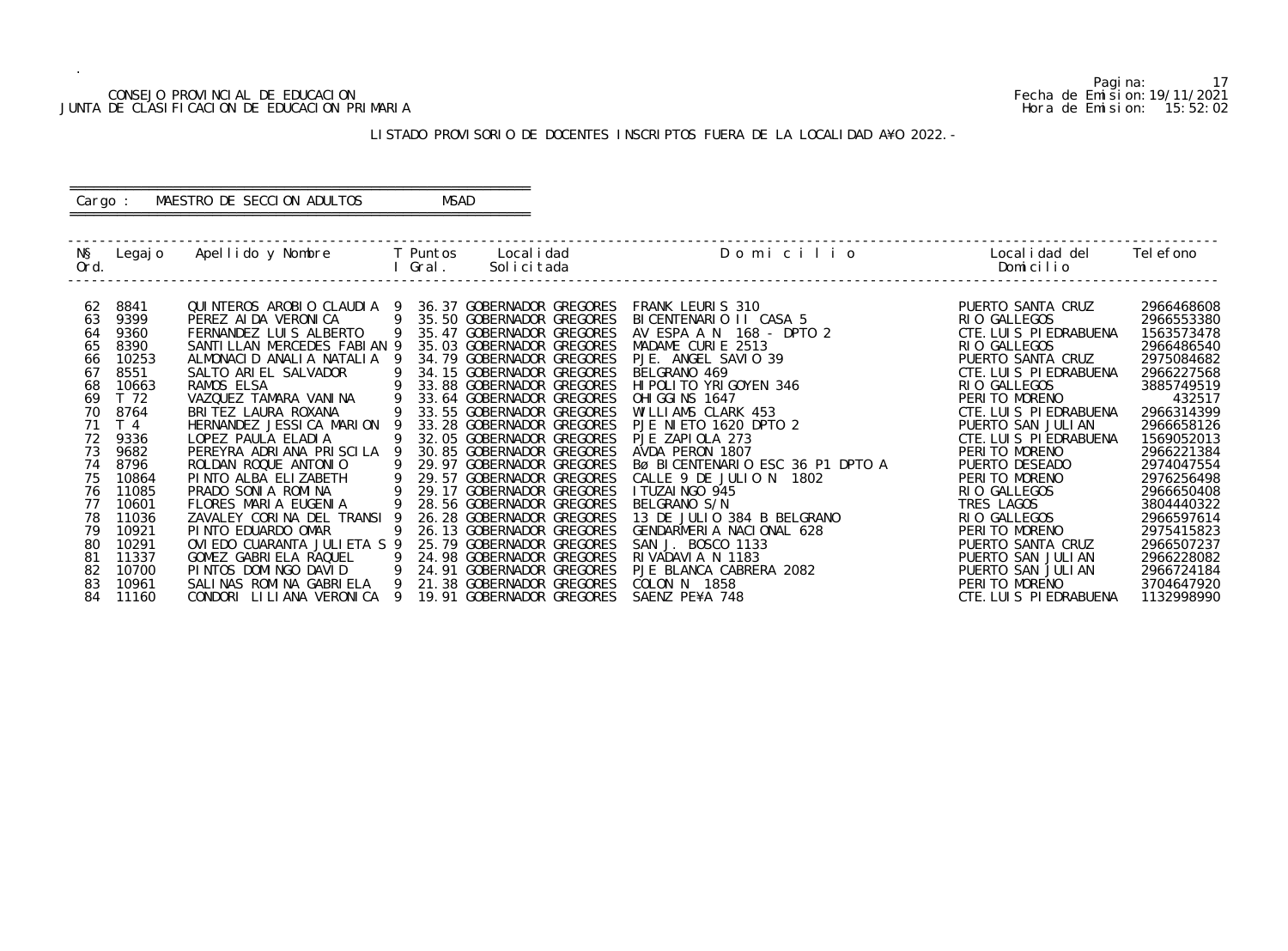## CONSEJO PROVINCIAL DE EDUCACION Fecha de Emision:19/11/2021 JUNTA DE CLASIFICACION DE EDUCACION PRIMARIA Hora de Emision: 15:52:03

# LISTADO PROVISORIO DE DOCENTES INSCRIPTOS FUERA DE LA LOCALIDAD A¥O 2022.-

| Cargo :                                         |                                                                                  | MAE. ESP. FLORICULT., HUERTA Y JARDIN HJAR                                                                                                                                                                                                                                                                                                                                                       |                                                                                                                          |                                                                                                                                                                                               |                                                                                                                                           |                                                                                                          |
|-------------------------------------------------|----------------------------------------------------------------------------------|--------------------------------------------------------------------------------------------------------------------------------------------------------------------------------------------------------------------------------------------------------------------------------------------------------------------------------------------------------------------------------------------------|--------------------------------------------------------------------------------------------------------------------------|-----------------------------------------------------------------------------------------------------------------------------------------------------------------------------------------------|-------------------------------------------------------------------------------------------------------------------------------------------|----------------------------------------------------------------------------------------------------------|
| Ord.                                            |                                                                                  | N§ Legajo Apellido y Nombre T Puntos Localidad                                                                                                                                                                                                                                                                                                                                                   | l Gral.<br>Solicitada                                                                                                    | Domicilio                                                                                                                                                                                     | Local i dad del<br>Domicilio                                                                                                              | Tel efono                                                                                                |
| $\overline{2}$<br>$\mathfrak{Z}$<br>5<br>6<br>8 | $1$ T 17<br>8571<br>9151<br>10102<br>12173<br>12813<br>12867<br>10888<br>Cargo : | BATTI STI ALBERTO BASILIO 8<br>MESSINA LETICIA IVANNA 3 35.55 GOBERNADOR GREGORES<br>MANSILLA JOSE JAVIER 3 33.69 GOBERNADOR GREGORES<br>AROCA CARLOS ALBERTO 3 25.35 GOBERNADOR GREGORES<br>DELGADO JARA ANDREA YASMI 3 23.91 GOBERNADOR GREGORES<br>MANSILLA MARCIO ADRIAN<br>MARTINEZ MARIA ALEJANDRA 3 12.20 GOBERNADOR GREGORES<br>OLGUIN ANALIA ESTHER<br>PES DE FORMACION PARA EL TRABAJO | 41.00 GOBERNADOR GREGORES<br>3 17.87 GOBERNADOR GREGORES<br>3 14.36 GOBERNADOR GREGORES<br>FTAD                          | RICARDO RICKEMBEAG 559<br>PRESIDENTE PERON 528<br>PJE EL CHALTEN 46<br>PATAGONIA ARGENTINA 477<br>JUAN MANUEL DE ROSAS N 328<br>PJE. EL CHALTEN 46<br>B§ LAS LENGAS CASA 4<br>CALLE 926 N 575 | LOS ANTI GUOS<br>LOS ANTI GUOS<br>LOS ANTI GUOS<br>LOS ANTI GUOS<br>LOS ANTI GUOS<br>LOS ANTI GUOS<br>RIO TURBIO-J. DUFOUR<br>EL CALAFATE | 2975407380<br>2963411973<br>491219<br>2974007016<br>2974377655<br>2974088336<br>2966501037<br>2966722806 |
| Ord.                                            |                                                                                  | NS Legajo Apellido y Nombre T Puntos Localidad                                                                                                                                                                                                                                                                                                                                                   | l Gral.<br>Solicitada                                                                                                    | Domicilio                                                                                                                                                                                     | Localidad del<br>Domicilio                                                                                                                | Tel efono                                                                                                |
|                                                 | 1T6<br>2 T 59<br>3 TAD 1<br>T 59<br>5 T 4<br>6 T 2<br>$7$ T 4                    | ELAL MARIA JOSE<br>GAUNA CARMEN ALICIA<br>VALIENTE ROSSANA EUGENIA 5<br>HERNANDEZ FERNANDA VALERI 5<br>BEHM GLADYS ALICIA 5 36.94 GOBERNADOR GREGORES<br>YBANEZ GLORIA MONICA 5 35.85 GOBERNADOR GREGORES<br>FRACASSO LAURA MARIA LUZ 5 35.35 GOBERNADOR GREGORES                                                                                                                                | 5 39.51 GOBERNADOR GREGORES<br>CIA 5 38.98 GOBERNADOR GREGORES<br>37.58 GOBERNADOR GREGORES<br>37.34 GOBERNADOR GREGORES | GOBERNADOR LISTA 455<br>PJE LOS ALAMOS 85<br>CEPEDA N 1182<br>LOS HUEMULES 152<br>SAAVEDRA N<br>659<br>TUCUMAN 282<br>CHACRA N 9                                                              | CTE. LUIS PIEDRABUENA<br>EL CHALTEN<br>RIO GALLEGOS<br>EL CHALTEN<br>PUERTO SAN JULIAN<br>PUERTO SANTA CRUZ<br>PUERTO SAN JULIAN          | 15635739<br>493259<br>2966499356<br>2966270098<br>453039<br>2966339058<br>15306824                       |

Pagina: 18<br>Fecha de Emision: 19/11/2021<br>Hora de Emision: 15: 52: 03